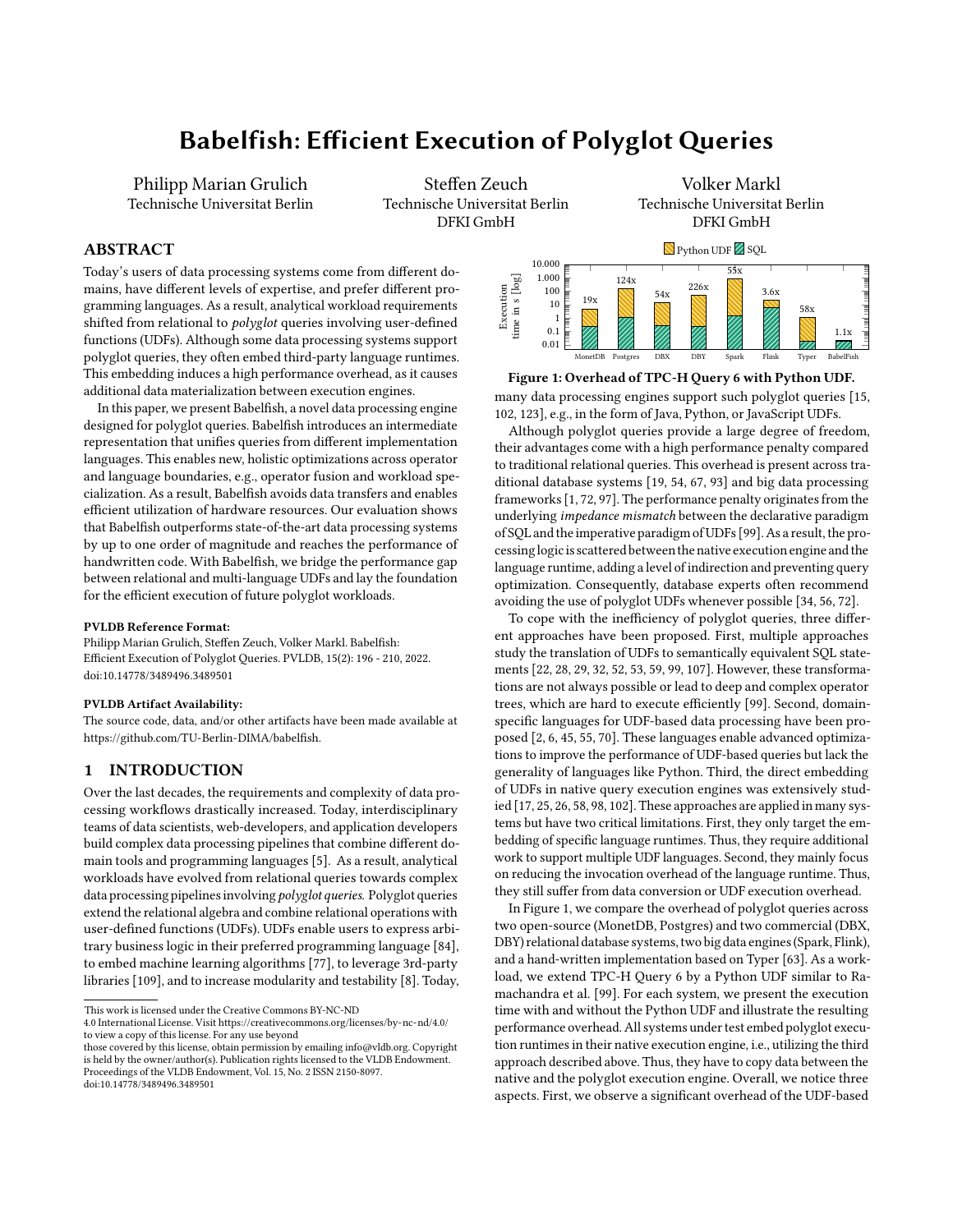query across all systems in contrast to the SQL implementation. Second, this overhead depends on the concrete execution engine and varies between 3.6x and 124x. Third, especially on systems with efficient SQL implementations, e.g., MonetDB and Typer, the Python UDF eliminates their performance advantage.

In this paper, we propose Babelfish $^1$  $^1$ , a novel polyglot data processing engine. Babelfish unifies the execution of relational operators and UDFs in a single engine to overcome the performance limitations of current systems. In particular, Babelfish addresses the impedance mismatch in polyglot queries in three steps. 1) Babelfish combining relational operators and UDFs from different programming languages in one unified intermediate representation, the Babelfish-IR. 2) Babelfish leverages this IR to apply traditional and new query optimizations to polyglot queries in a holistic and operator agnostic fashion. 3) Babelfish utilizes query compilation to translate polyglot queries into highly efficient code fragments. As a result, Babelfish significantly reduces the overhead of polyglot queries and outperforms all systems under test in Figure [1](#page-0-0) by at least one order of magnitude. In summary, our contributions are as follows:

- (1) We define and formalize the foundational impedance mismatch between operators of polyglot queries.
- (2) We introduce Babelfish, a novel query execution engine to improve the efficiency of polyglot queries.
- (3) We propose a unified intermediate representation for operators that is independent of their implementation language.
- (4) We introduce holistic optimizations for our query representation to eliminate the overhead of polyglot operators.
- (5) We evaluate Babelfish across different workloads and reach the performance of hand-written implementations.

The remainder of this paper is structured as follows. First, we introduce a formal representation of polyglot queries in Section [2.](#page-1-1) Then, in Sections [3,](#page-2-0) we introduce a concept for the efficient execution of polyglot queries. Based on this concept, we describe Babelfish in detail in Section [4.](#page-3-0) In Section [5,](#page-5-0) we present optimizations to execute polyglot queries efficiently. Finally, we present our experiments in Section [6,](#page-7-0) related work in Section [7,](#page-11-0) and conclude in Section [8.](#page-11-1)

#### <span id="page-1-1"></span>2 POLYGLOT QUERIES

Polyglot queries extend the relational algebra with UDFs and allow users to express processing logic in their preferred programming language. Listing [1](#page-1-2) shows an exemplary polyglot query that calculates the profit per user of a car-sharing business. The query combines three relational operators with two UDFs in Python and JavaScript. The distance () UDF embeds a 3rd-party library to calculate the distance between a start and end location. The **tripProfit()** defines the central business logic to compute the profit for a particular trip. Both UDFs consume input records as native data types of their programming languages, perform computations, and produce results.

In the remainder of this section, we use the previous example to define polyglot queries formally. This enables us to identify and address the structural limitations of such queries in current systems. First, Section [2.1](#page-1-3) introduces a formal description of the structure of polyglot queries and individual operators. Based on this, Section [2.2](#page-1-4) studies the data exchange between polyglot operators.

<span id="page-1-0"></span>

<span id="page-1-2"></span>

Listing 1: Polyglot Example Query. Figure 2: Query Tree.

### <span id="page-1-3"></span>2.1 Modeling Polyglot Queries

Polyglot queries combine relational operators and UDFs in different programming languages. To derive a formal definition, we extend the tree-structured query representation of traditional data processing systems. Following Neumann et al. [\[82\]](#page-13-14), we represent polyglot queries as trees of operators. A query tree is a directed, acyclic graphs  $G = (V, E), |E| = |V| - 1$  with one root node  $v_0 \in V$ , such that all  $v \in V \setminus \{v_0\}$  are reachable from  $v_0$ . Each vertex of the tree represents a polyglot operator  $PO<sub>i</sub>$  that exchanges data via an edge with operator  $PO_j$  . Figure [2](#page-1-2) illustrates the query tree of Listing [1](#page-1-2) that exchanges data across five polyglot operators, from the initial scan to the sink.

In general, polyglot operators represent an arbitrary computation step in a query, i.e., in the form of a relational operation, a UDF, or a combination of both. For instance, the projection in Figure [2,](#page-1-2) embeds the **tripProfit()** UDF. During query processing, polyglot operators consume input data, execute arbitrary computations, may manipulate intermediate state, and produce output data. Based on this, we define polyglot operators formally as the following tuple: (InputType  $\tau_i$ , OutputType  $\tau_o$ , StateType  $\tau_s$ ,  $f({i}, s) \rightarrow {o}$ ). Thus, an operator defines a function  $f$  that consumes input  $i$  of type InputType  $\tau_i$ , accesses a state s of type  $StateType$   $\tau_s$ , and produces an output  $o$  of type  $OutputType \tau o$ . Each type corresponds to a specific data type  $\tau$  that is defined for the execution environment  $\Gamma$  of a particular operator. In other words, Γ represents the data types that an operator potentially can process. For relational operators, Γ corresponds to the types of the SQL standard [\[30\]](#page-12-24) and for UDFs Γ is defined by the UDF language, e.g., the JavaScript type system.

Besides the description of the data types of  $i$ ,  $s$ , and  $o$  we define their physical representation. For instance, a Numeric data type in Python has a different physical representation than a Numeric in JavaScript. To this end, we introduce the native data representation (NDR) of an operator. The  $\mathit{NDR}_{PO_i}$  captures the physical representation in which the operator  $PO<sub>i</sub>$  receives and produces data. The presented model enables us to define arbitrary polyglot queries consisting of polyglot operators. In the next section, we extend this model with a representation of data exchange between operators.

# <span id="page-1-4"></span>2.2 Modeling Data Exchange

Data exchange among polyglot operators defined in different programming languages requires data conversion. In the example query from Listin[g 1,](#page-1-2) the JavaScript-based projection receives data from a Python-based selection operator. Thus, a system has to convert all input records to JavaScript objects before executing the selection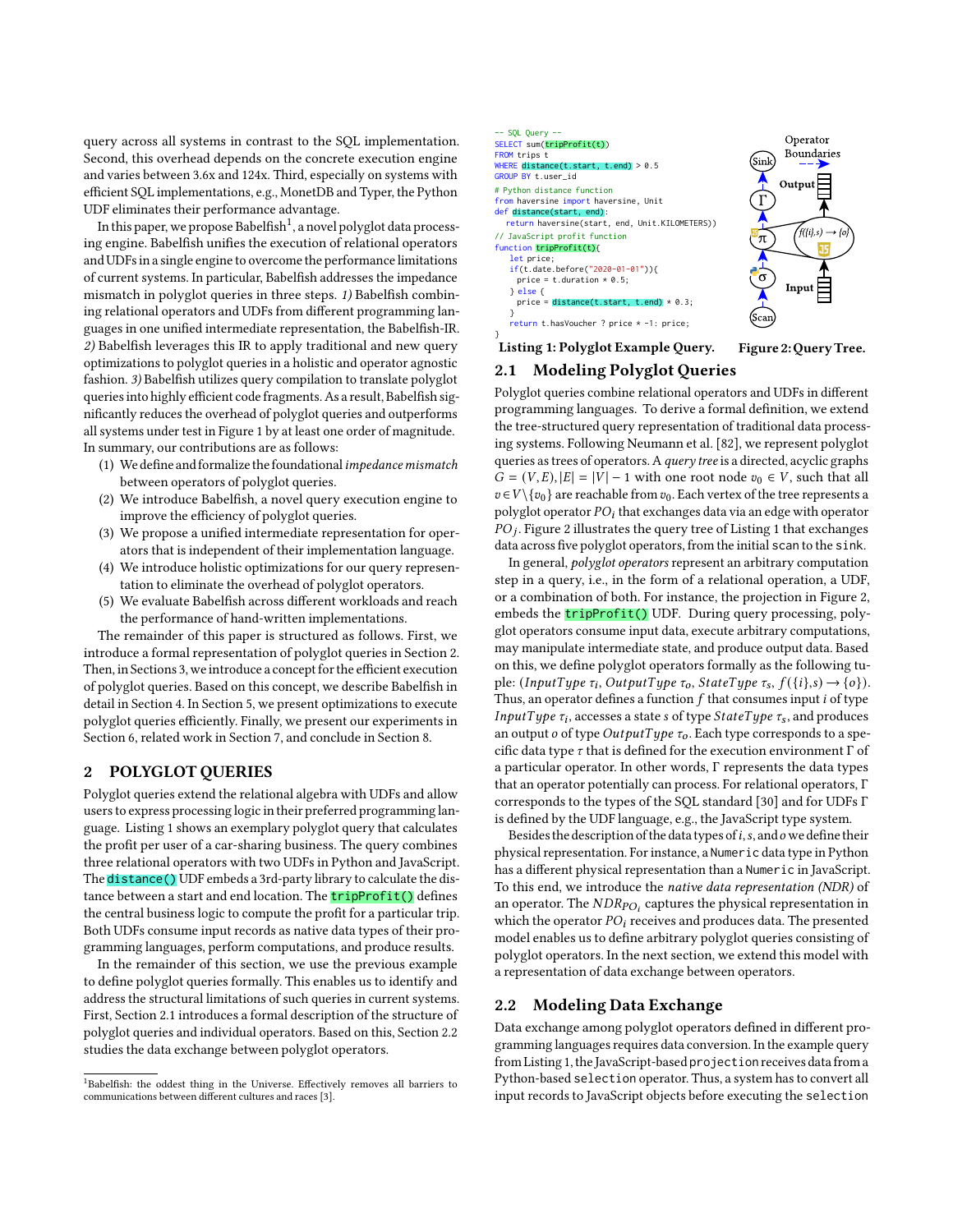operator. The necessity of this data conversion is a direct consequence of the impedance mismatch of polyglot queries and a source of inefficiency in current polyglot systems.

To formalize the data exchange between two operators, we extend our query model and introduce the common data representation (CDR). In contrast to the NDR of an individual operator, the CDR describes the form in which data is represented between two connected operators  $PO_i$  and  $PO_{i+1}$ . To exchange data, an operator has to convert data from its internal NDR to the CDR. Thus, data exchange between two operators  $OP_i$  and  $OP_{i+1}$  is a transformation from the NDR of  $OP_i$  to the NDR of  $OP_{i+1}$  via a CDR. In particular, this transformation maps each field in the NDR to a corresponding field in the CDR ( $NDR_{OP_i} \rightarrow CDR \rightarrow NDR_{OP_{i+1}}$ ).

In general, we can identify three data exchange types. In a twosided native data exchange the NDR of both operators is equal to the CDR ( $NDR<sub>PO<sub>i</sub></sub> = CDR = NDR<sub>PO<sub>i</sub>+1</sub>$ ). Thus, both operators exchange data without any transformation. This corresponds to data exchanges between two built-in operators. In a one-sided native data exchange, the NDR of only one operator corresponds to the CDR  $(NDR<sub>PO<sub>i</sub></sub> = CDR \neq NDR<sub>PO<sub>i</sub>+1</sub>)$ . Thus, a transformation between its CDR and the NDR is required. One example is the embedding of Java UDFs, which requires the deserialization of Java Objects from raw data [\[43,](#page-12-25) [102\]](#page-13-3). In a foreign data exchange, both operators transform their NDR to the CDR by serializing and deserializing intermediate data ( $NDR_{PO_i} \neq CDR \neq NDR_{PO_i+1}$ ). For example, one operator writes its output data to an intermediate format, e.g., CSV or Arrow, which another operator consumes. In the following, we utilize this model to describe the data exchange among polyglot operators.

# <span id="page-2-0"></span>3 THE CASE FOR POLYGLOT QUERIES

Many data processing systems support polyglot queries, e.g., MonetDB [\[98\]](#page-13-12), Postgres [\[95\]](#page-13-15), Exasol [\[75\]](#page-13-16), Impala [\[118\]](#page-13-17), or Flink [\[15\]](#page-12-2). These systems embed third-party language runtimes into their execution engines. Thus, they convert data from their internal data format to the NDR of the language runtime. Consequently, the data exchange between the execution engine and the language runtime, results in substantial performance overhead, as we saw in Figure [1.](#page-0-0) In the following, we first identify and analyze the main bottlenecks of polyglot query execution in current systems, see Section [3.1.](#page-2-1) Based on our analysis, we formulate design principles for a polyglot execution engine that addresses these bottlenecks, see Section [3.2.](#page-2-2)

#### <span id="page-2-1"></span>3.1 Bottleneck Analysis for Polyglot Queries

In contrast to relational queries, polyglot queries introduce in many systems a boundary between the execution engine and the polyglot runtime. This boundary requires the following three additional processing steps for executing a polyglot query. 1) The system has to transform each data record to the NDR of the polyglot operator, in order to make it accessible by the UDF. 2) The system has to hand over the execution to the language runtime, whereby data crosses the operator boundary. 3) The system receives processing results from the language runtime and has to translate them back into the system's NDR. These additional processing steps introduce three bottlenecks that limit the efficiency of polyglot queries.

Bottleneck 1: Runtime Invocation. The execution of polyglot operators requires theinvocation of a language runtime, e.g., the JVM

<span id="page-2-3"></span>

Figure 3: Polyglot query representation of Listing [1.](#page-1-2)

over JNI [\[74\]](#page-13-18). Each invocation causes a substantial performance overhead due to virtual function calls that decrease code locality [\[102\]](#page-13-3). Research proposed to reduce the number of runtime invocations by batching the invocation of polyglot operators [\[98,](#page-13-12) [102\]](#page-13-3). However, calling the runtime is still required and decreases code efficiency. Furthermore, it introduces overhead for data exchange and data conversion.

Bottleneck 2: Data Exchange. The boundary between the execution engine and the language runtime introduces data exchange. Before invoking a polyglot operator, the execution engine has to allocate memory, serialize intermediate results, and deserialize them in the language runtime. As a result, the engine introduces data copies that decrease data locality and memory efficiency.

Bottleneck 3: Data Conversion. Polyglot operators define custom data types, see Section [2.](#page-1-1) This requires the execution engine to convert intermediate records from the CDR to theNDR of a particular operator before invoking it. Thus, the execution engine has to access each field and convert it to the target data type, which introduces additional computations and data copies. Especially, the translation of complex data types, e.g., Point, Date, or Text, introduces a significant translation overhead. As a result, code efficiency decreases.

In general, operator boundaries in polyglot queries introduce function calls, data exchange, and data conversion that decrease code and memory efficiency. Consequently, the design of a new polyglot query execution engine should address these bottlenecks.

#### <span id="page-2-2"></span>3.2 Efficient Polyglot Query Execution

Section [3.1](#page-2-1) has shown that operator boundaries introduce several bottlenecks that reduce the efficiency of polyglot queries in current systems. To address these bottlenecks, we define three design goals, which mitigate the overhead of operator boundaries. As a running example, we visualize these design goals in Figure [3](#page-2-3) using the query from Listing [1.](#page-1-2) In general, we aim for a holistic representation  $\Omega$ , *optimization*  $\overline{2}$ , and *execution*  $\overline{3}$  of polyglot queries.

Design Goal 1: Unified Representation. Polyglot queries combine diverse operators that follow unique semantics for the representation of data and computations. For instance, the query depicted in Figure [3](#page-2-3) combines relational operations with Python and JavaScript UDFs. To analyze and optimize polyglot queries across operator boundaries, it is essential to represent operators in a unified intermediate representation (IR). Such IR has to model the unique properties of diverse polyglot operators and the data exchange among them in a common representation. Furthermore, the IR should represent queries across different levels of abstraction to support optimizations, i.e., from the initial logical query plan down to the final machine code.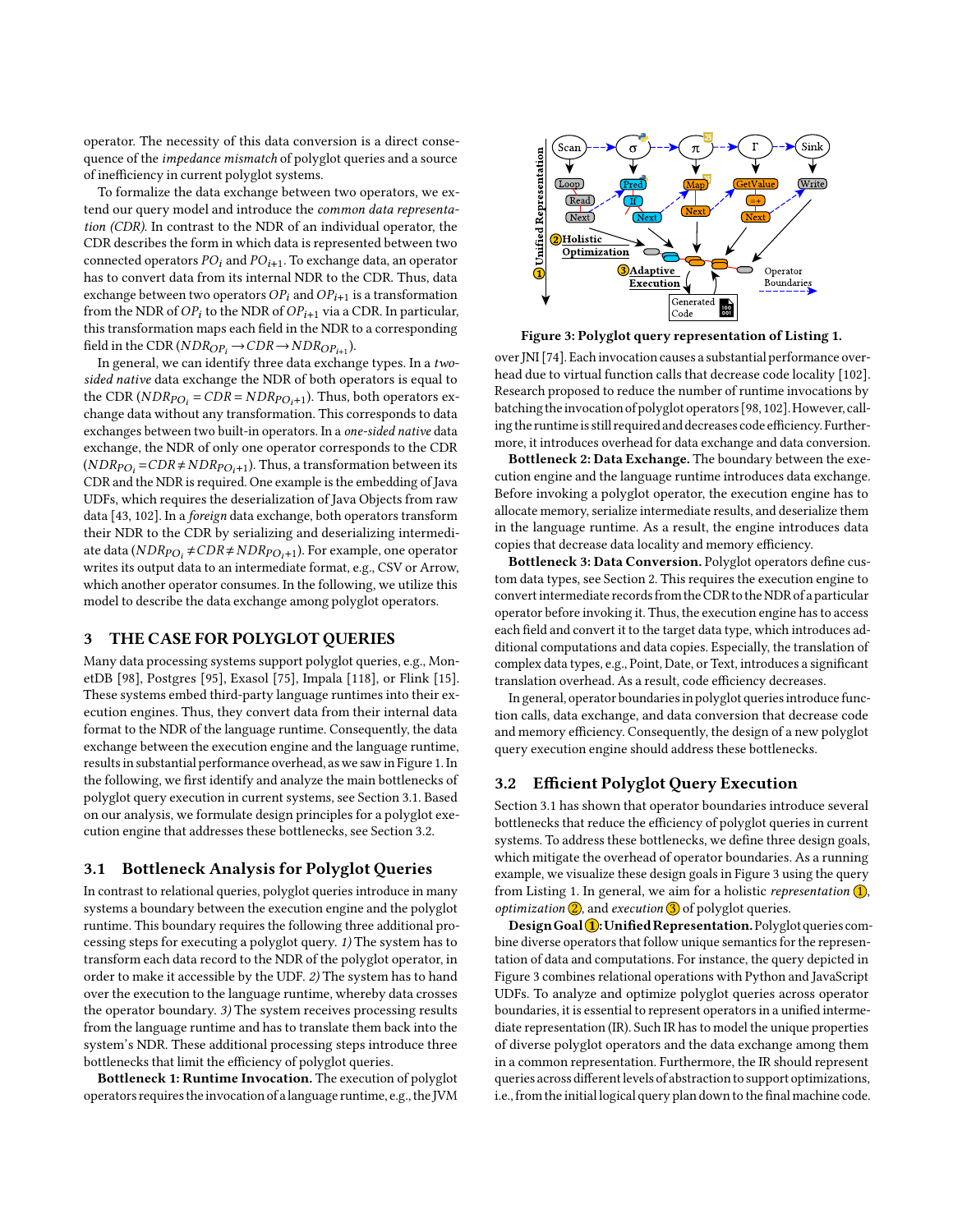<span id="page-3-3"></span>

Design Goal 2: Holistic Optimization. The unified representation of polyglot queries (DG1) enables the holistic optimization of queries and operators independent of their definition language. Based on that, optimizations can address the query structure (e.g., reordering or operator fusion) as well as the implementation of individual operators (e.g., vectorization or predication). In particular, for polyglot queries, the execution engine can analyze and optimize data exchange and conversion between individual operators to mitigate the bottlenecks discussed in Section [3.1.](#page-2-1) For example, the optimizer could eliminate all operator boundaries for the query in Figure [3.](#page-2-3)

Design Goal 3: Adaptive Execution. The holistic optimization of polyglot queries (DG2) enables the mitigation of the operator boundary overhead. However, polyglot queries often involve dynamic languages, e.g., Python and JavaScript, that are hard to analyze and optimize before execution [\[10\]](#page-12-26). Especially, the optimization of the data exchange between operators requires knowledge of the operator's input and output types, which is only available at runtime. Consequently, for the efficient execution of polyglot queries involving dynamic programming languages, it is required to support adaptive optimizations at runtime.

Overall, these design goals are independent a of concrete implementation and could be incorporated into any engine to improve the efficiency of polyglot queries. Thus, they represent the first step towards efficient polyglot query execution.

#### <span id="page-3-0"></span>4 BABELFISH

This section introduces Babelfish $^2$  $^2$ , our novel data processing engine for polyglot queries. Babelfish applies the design principles from Section [3](#page-2-0) to mitigate the overhead of polyglot query execution.

In particular, Babelfish introduces the Babelfish-IR as a unified representation of polyglot queries(DG1), performs holistic optimizations across operators (DG2), and applies just-in-time query compilation (DG3) to generate efficient data-centric [\[80\]](#page-13-19) machine code. This enables, Babelfish to support polyglot queries, which combine relational operators and stateful Java, Python, and JavaScript UDFs, seamless and efficient in a single engine. To achieve this, Babelfish applies traditional database optimizations to the problem of polyglot queries and specializes query processing to specific requirements of polyglot queries. Furthermore, Babelfish relies on Truffle [\[121\]](#page-13-20) and Graal [\[27\]](#page-12-27) as technological foundation for just-in-time compilation and provides extensions for the efficient support of polyglot queries.

In the remainder, we present two aspects of Babelfish in detail. In Section [4.1,](#page-3-2) we introduce the Babelfish-IR and discuss the transformation of polyglot queries from the logical query plan to the final

machine code. In Section [4.2,](#page-4-0) we introduce BFRecords to unify the data exchange among operators.

#### <span id="page-3-2"></span>4.1 Query Representation

In Section [3.2,](#page-2-2) we have stated the desideratum of a unified and language independent representation of operators (DG1). To achieve this design goal, Babelfish introduces the Babelfish-IR as a unified intermediate representation of built-in operators and UDFs. Figure [4](#page-3-3) illustrates the Babelfish-IR for a polyglot query consisting of a selection, a join, and an aggregation. The Babelfish-IR represents queries in four levels of abstraction, the Logical Query Plan  $\Omega$ (see Section [4.1.1\)](#page-3-4), the *Physical Query Plan*  $\overline{2}$  (see Section [4.1.2\)](#page-3-5), a set of Physical Operators  $\bigcirc$  (see Section [4.1.3\)](#page-3-6), and the Instruction Graph 4 (see Section [4.1.4\)](#page-4-1).

<span id="page-3-4"></span>4.1.1 Logical Query Plan. The first abstraction level of the Babelfish-IR  $\Omega$  represents queries as logical query plans (LQPs). LQPs combine relational operators and UDFs in a unified operator tree, whereby data flows from the leaves to the root (illustrated with dashed-purple arrows). For UDFs, Babelfish differentiates between standalone UDFs that implement complete operators, i.e., they receive and produce records, and embedded UDFsthat extend relational operators, e.g., the selection in Figur[e 4](#page-3-3) embeds a Python-based UDF as a predicate. From the LQP, Babelfish derives physical operators, segments the tree into pipelines (illustrated with dashed boxes), and creates the PQP.

<span id="page-3-5"></span>4.1.2 Physical Query Plan. The second abstraction level  $\overline{2}$  of the Babelfish-IR represents the query as a physical query plan (PQP). The PQP represents the control-flow (illustrated with dashed-red arrows) between individual physical operators of a query. The query executor at its root, manages the query execution, and invokes individual pipelines sequentially. Each pipeline starts with a scan over the data source, invokes a sequence of operators, and terminates with an operator that materializes results, i.e., a pipeline breaker like a join build or an aggregation. Thus, Babelfish follows a data-centric push-based execution model where data is pushed from the root of a pipeline, e.g., the scan, to the leaf operator, i.e., the pipeline breaker.

To implement the PQP, Babelfish leverages Truffle [\[121\]](#page-13-20). Truffle provides an implementation framework for programming languages, e.g., GraalJS [\[87\]](#page-13-21) and Graal-Python [\[86\]](#page-13-22). Based on Truffle, Babelfish represents the PQP, provides implementations of relational operators, and handles the interaction between operators and UDFs.

<span id="page-3-6"></span>4.1.3 Physical Operators. The third abstraction level  $\overline{3}$  of the Babelfish-IR represents individual physical operators. Each operator corresponds to a Java implementation using the Truffle framework.

<span id="page-3-1"></span> $2$ The source code is available at [https://github.com/TU-Berlin-DIMA/babelfish.](https://github.com/TU-Berlin-DIMA/babelfish)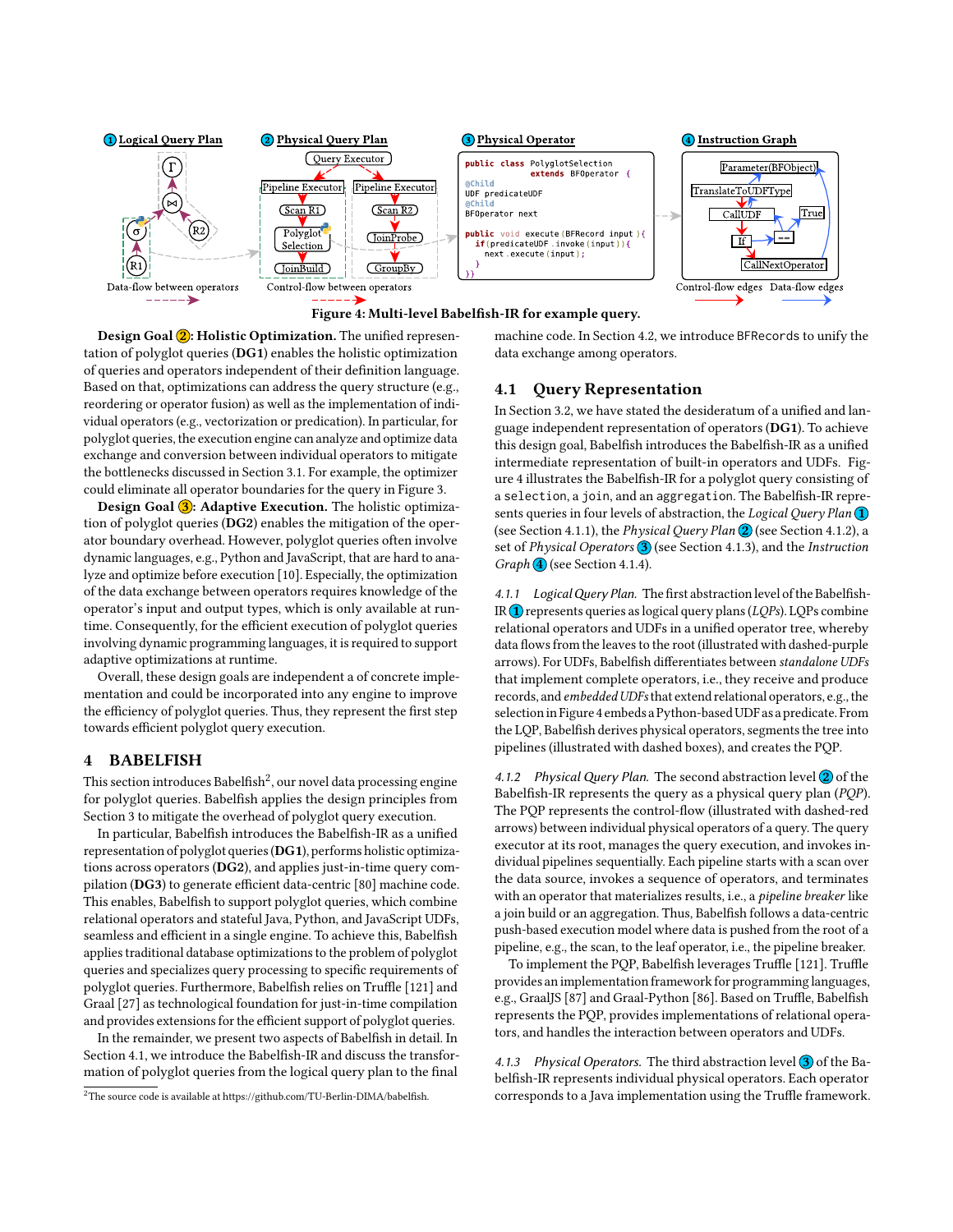In particular, Babelfish differentiates between one of three operator kinds, i.e, built-in, UDF-based, or primitive operators.

Built-in Operators: Built-in operators are provided by Babelfish and refer to the implementation of specific logical operators, e.g., JoinBuild for the build-side of a relational join. Similar to the Volcano Model [\[48\]](#page-12-28), built-in operators define three functions, open(), close(), and execute(). Open() and close() initialize and finalize the operator state. In contrast, execute() defines the processing logic of the operator and receives input records.

UDF-based Operators: Babelfish represents standalone and embedded UDFs as individual operators in the PQP. In Figure [4,](#page-3-3) we sketch a selection operator that embeds a UDF as a predicate. This operator receives a record, evaluates the UDF, and executes the next operator if the predicate matches. For the execution of UDFs, Babelfish relies on Truffle-based JavaScript [\[87\]](#page-13-21) and Python [\[86\]](#page-13-22) implementations. Each language implementation defines special Truffle nodes to capture language semantics. To integrate the UDFs with Babelfish's type system and semantics, Babelfish wraps the invocation of UDFs and handles the data transfer between build-in operators and UDFs.

Primitives: The Babelfish-IR introduces primitives to generalize common data processing operations across different operator implementations. For instance, the physical JoinBuild and GroupBy operators use the same primitive to access a hash-map. This reduces complexity and improves the maintainability of operator implementations, as complex operators assemble multiple primitives.

In general, physical operators unify the implementation of operators independent of their kind. Based on this, Babelfish constructs the instruction graph to enable holistic optimizations.

<span id="page-4-1"></span>4.1.4 Instruction Graph. The fourth abstraction level  $\overline{4}$  of the Babelfish-IR represents the implementation of physical operators on the instruction graph. In contrast to the PQP, the instruction graph represents individual instructions or specific operations, e.g., memory accesses. As a foundation, Babelfish relies on the Graal IR [\[27\]](#page-12-27), which is a graph-based IR for generic programs in static single assignment(SSA) form [\[24\]](#page-12-29). Thus, each node represents a specific operation, which may depend on input nodes and produces at most one value. Between individual operations, the graph captures the control-flow (red arrows downwards) and the data-flow dependencies (blue arrows upwards). Babelfish extends the Graal IR with custom nodes to represent primitive operations, e.g., the BFLoad node loads a record field and takes knowledge about the underlying memory layout into account, or the StartTransaction node protects the entry point of a critical section. In Figure [4,](#page-3-3) we show in  $\overline{4}$  the instruction graph of the UDF-based selection operator. It consists of a conditional branch and two function calls, one to the UDF and one to the next operator.

The instruction graph enables Babelfish to analyze and optimize individual operator implementations holistically across built-in operators and UDFs. During the optimization phase (DG2), Babelfish modifies the instruction graph and performs several optimizations, e.g., operator fusion, loop unrolling, or elimination of intermediate values (see Section [5\)](#page-5-0). During execution, Babelfish applies just-intime compilation (DG3) and translates the instruction graph to executable machine code using Graal. In general, the instruction graph provides fine-grained control over the final machine code, which is crucial to exploit modern hardware efficiently.

#### <span id="page-4-0"></span>4.2 Data Representation

In the previous section, we introduced the representation of polyglot queries on our Babelfish-IR. During execution, operators process data in their respective NDR. For instance, the Python-based selection in Figure [4](#page-3-3) operates on Python objects. To exchange data between arbitrary operators, Babelfish introduces BFRecords as a general CDR. BFRecords serves three different goals. 1) BFRecords unifies data exchange among operators independent of their definition language. 2) BFRecords supports different data types to enables a wide range of workloads. 3) BFRecords decouples logical and physical representation of data. In the remainder, we first introduce BFRecords in detail (see Section [4.2.1\)](#page-4-2). Based on this, we present PolyRecords for the data exchange among built-in operators and UDFs (see Section [4.2.2\)](#page-4-3). Finally, we describe the mapping of BFRecords to a physical memory layout (see Section [4.2.3\)](#page-5-1).

<span id="page-4-2"></span>4.2.1 BFRecords. Babelfish introduces BFRecords to represent data exchange between operators. BFRecords are record types [\[16\]](#page-12-30) that define a collection of fields and each field consists of a name and a type, i.e.,  $r_i$  :  $\langle name_i : type_i \rangle$ . In the instruction graph, Babelfish represents accesses of individual fields with BFReadField and BFWriteField nodes. These nodes capture field information, i.e., the field index and the field type. This enables Babelfish to analyze and optimize the data exchange between operators, e.g., identifying if  $PO<sub>i</sub>$  stores a value that  $PO<sub>j</sub>$  reads. For the data types of BFRecords fields, Babelfish differentiates between primitive, collection, and composed types.

Primitive Types. Babelfish supports common primitive data types, e.g., Boolean, Int, or Double. These types build the foundation for composed data types and are crucial for primitive expressions, e.g., linenumber > 2. Operations on these types usually directly correspond to hardware operations in the final machine code.

Collection Types. Babelfish supports multidimensional collections of values in the form of fixed-sized arrays and variable-length lists. To operate on these types, Babelfish introduces LoadIndex, StoreIndex, and GetLength nodes on the instruction graph. Furthermore, Babelfish represents text as a special collection type with efficient support for common text operations, e.g., substring.

Composed Types. Babelfish leverages compositions to define complex domain types, e.g., date, numeric, or point. Compositions consist of fields and allow the definition of type-specific operations. For instance, the date type is represented as  $\langle timestamp:Long \rangle$  and defines custom operations, e.g., before(date), or from(text).

In general, BFRecords enable Babelfish to represent different data types in a common data representation that is agnostic of the definition language of operators.

<span id="page-4-3"></span>4.2.2 PolyRecords. Before executing aUDF, Babelfish has to convert BFRecords to a data type defined by the particular UDF language, e.g., a Python object. To this end, Babelfish leverages Truffle's Foreign Message Interface [\[49\]](#page-12-31) and wraps BFRecords in PolyRecords. PolyRecords integrate seamlessly with a particular UDF language and behave as native objects for a user. To reduce conversion overhead, Babelfish introduces two strategies. For primitive data types, Babelfish substitutes accesses to PolyRecord's with corresponding instruction graph nodes, e.g., BFReadField. This enables the UDF to bypass data conversion and to operate on BFRecords directly. For complex types, e.g., collections or compositions, Babelfish applies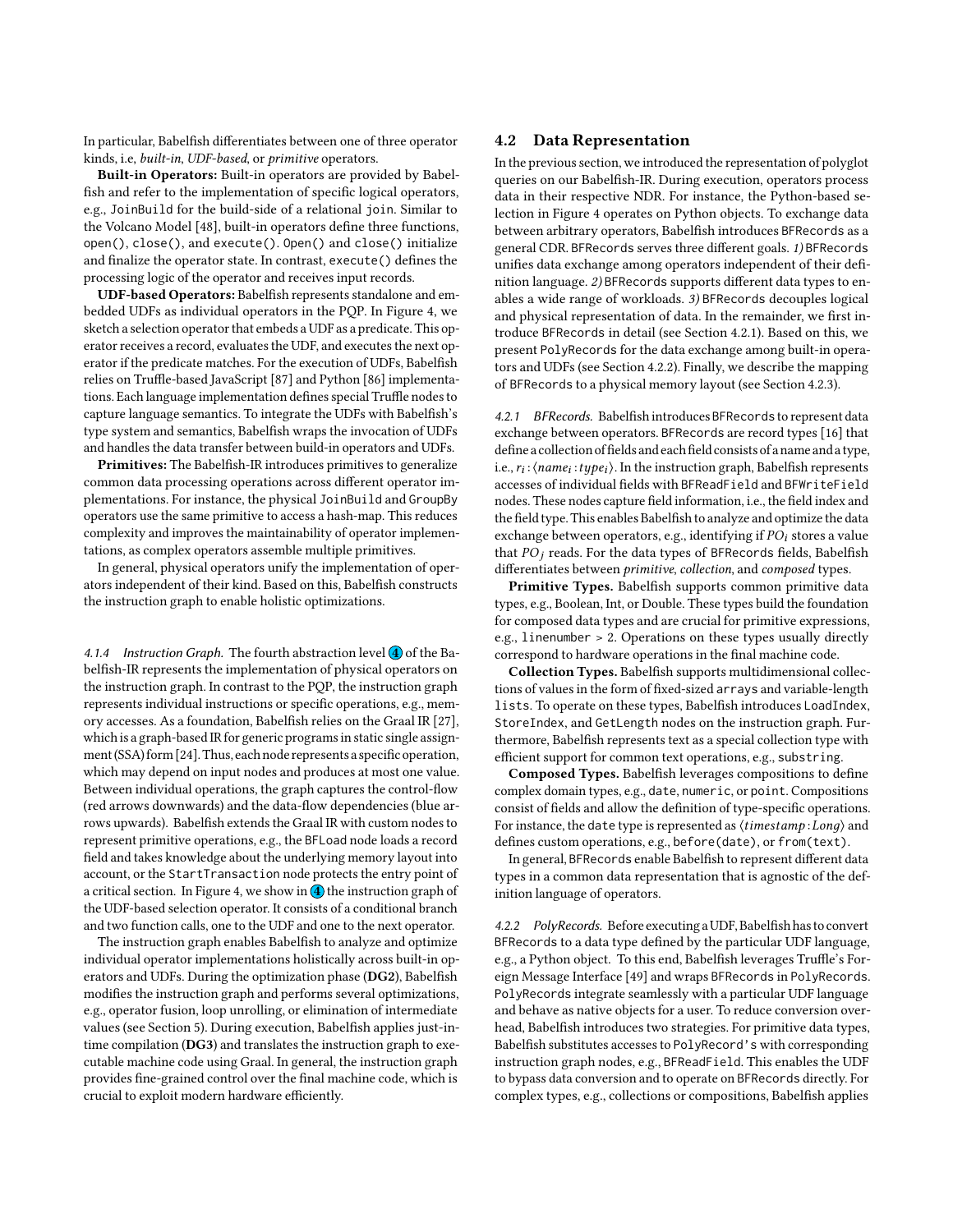<span id="page-5-4"></span>

Figure 5: Instruction graph for build pipeline of Figure [4.](#page-3-3)

duck-typing<sup>[3](#page-5-2)</sup> and defines proxy data types. These proxies substitute the functionality of particular data types and redirect all operations directly to the underling BFRecords without any data conversion. For instance, Babelfish defines a proxy for Python strings that substitutes common operations, e.g., substring, or split.

As a result, PolyRecords enable users to rely on a familiar programming interface of native objects while it accesses intermediate data directly without any additional data conversion.

<span id="page-5-1"></span>4.2.3 PhysicalData Representation. Operatorsin Babelfish exchange data in the form of BFRecords. Thus, they are independent of the physical data representation. This improves flexibility and maintainability as operators make no assumptions about the representation of data in memory. At pipeline boundaries, Babelfish (de)serializes BFRecords to and from memory according to a layout descriptor. This descriptor either corresponds to a third-party data format (e.g., CSV or Arrow) or is generated by Babelfish (following a DSM or NSM layout). For both cases, it defines the format in which the individual fields are stored in memory, how much space values occupy, and an access strategy. For generated layouts, Babelfish introduces special ReadValue and WriteValue nodes on the instruction graph. These nodes encapsulate particular field access information, e.g., for offset calculation, resulting in very efficient code for memory accesses.

In general, BFRecords decouple operators and UDFs from the physical data representation. During the optimization phase, Babelfish eliminates all BFRecords and access memory directly.

#### <span id="page-5-0"></span>5 OPTIMIZING POLYGLOT QUERIES

In the previous section, we have introduced our Babelfish-IR as a unified representation for polyglot queries. In this section, we leverage the Babelfish-IR to introduce holistic optimizations across built-in and UDF-based operators. In particular, we focus on eliminating the structural boundaries between operators in polyglot queries (DG2). To this end, we propose the following optimizations to mitigate specific limitations in common polyglot workloads. In Section [5.1,](#page-5-3) we present operator fusion to eliminate operator boundaries. Based on this, we propose three exemplary cross-operator optimizations that are possible with our Babelfish-IR and overcome bottlenecks of common polyglot queries. First, we present polyglot predication to optimize selective UDFs in polyglot queries in Section [5.2.](#page-6-0) Second, we introduce latch-reduction to improve the efficiency of stateful polyglot operators in concurrent environments in Section [5.3.](#page-6-1) Third, we present workload specializations to improve the efficiency of raw and textual data processing in Section [5.4.](#page-7-1)

#### <span id="page-5-3"></span>5.1 Eliminating Operator Boundaries

In Section [3.1,](#page-2-1) we have outlined that boundaries between operators are one of the major bottlenecks of polyglot queries. These boundaries introduce function calls, branches, and redundant data copies that lead to decreased instruction and data locality. To address these issues in relational data processing engines, Neumann [\[80\]](#page-13-19) proposed a data-centric execution strategy. To this end, he leverages code generation and fusesmultiple operatorsinto efficient codeblocks. As a result, data may reside longer in CPU registers, without any indirection. This technique has been utilized in multiple data processing systems and demonstrated high-performance benefits [\[13,](#page-12-33) [50,](#page-12-34) [81,](#page-13-23) [82,](#page-13-14) [92\]](#page-13-24).

In contrast to traditional, code generation-based operator fusion, we leverage our Babelfish-IR and propose IR-based operator fusion. This has two main advantages. First, IR-based operator fusion is independent of the language used to define the operators. Thus, Babelfish can fuse pipelines of built-in operators and arbitrary UDFs. Second, IR-based operator fusion manipulates the Babelfish-IR directly and generates no intermediate source code or external IR. This improves maintainability and increases the impact of further optimizations.

In general, Babelfish's IR-based operator fusion aims for two goals, the elimination of function calls between operators and the elimination of intermediate allocations. In Figure [5,](#page-5-4) we illustrate operator fusion for the build pipeline from Figure [4.](#page-3-3) The pipeline consists of three physical operators, a Scan, a PolyglotSelection, and a JoinBuild. In Figure [5a,](#page-5-4) we visualize the initial instruction graph and the boundaries between operators (boxes). To eliminate these boundaries, Babelfish performs IR-based operator fusion within three steps: specialization, inlining, and scalar replacement.

1) Specialization. The initial instruction graph of an operator corresponds directly to its implementation. Thus, it may capture execution paths that are never taken. For example, a division requires different implementations for each input data type. This increases instruction graph complexity and hinders optimizations.

To reduce this complexity, Babelfish leverages Truffle's partial evaluation [\[122\]](#page-13-25). Partial evaluation combines the code of a generic program with runtime constant input data to create a specialized program [\[42,](#page-12-35) [60\]](#page-12-36). This specialized program produces the same output but eliminates all computations that depend on the constant input. For example, partial evaluation specializes divisions to Shift instructions if the divisor is a constant power of 2 [\[120\]](#page-13-26).

Babelfish applies partial evaluation to specialize operator implementations according to runtime parameters, e.g., the PQP structure, operator properties, or the physical data layout. In particular, specialization enables Babelfish 1) to analyze and de-virtualize function calls between operators, 2) to bind data types to variables according to the data schema, and 3) to optimize the data accesses for a

<span id="page-5-2"></span><sup>3</sup>Uses duck-test to determine if a function can be called on an object. "If it looks like a duck and quacks like a duck, it must be a duck" [\[37\]](#page-12-32)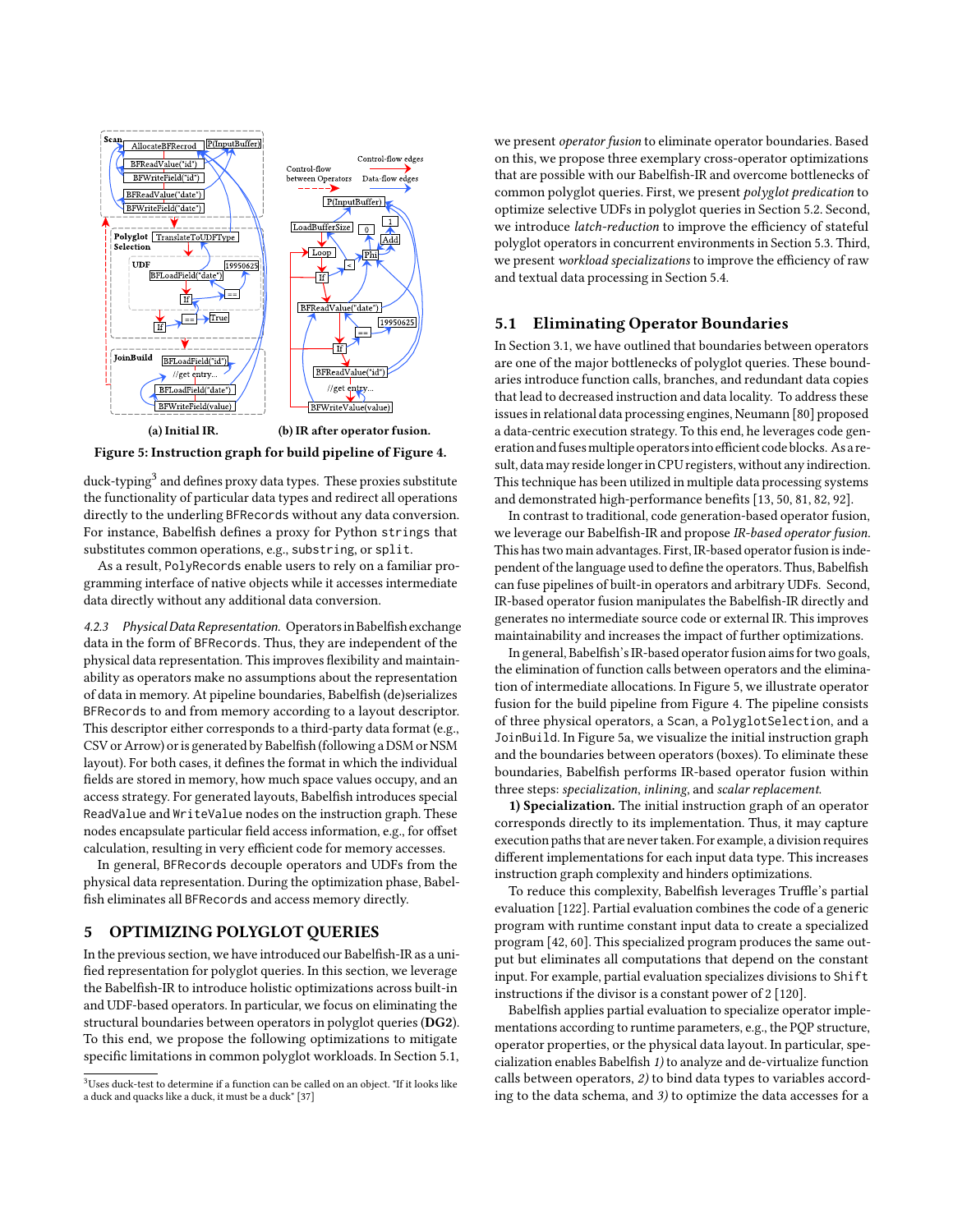specific physical data layout. As a result, specialization reduces the complexity of Babelfish's instruction graph.

2) Inlining. In this step, Babelfish utilizes the specialized instruction graph and inlines all function calls between operators within a pipeline. For the pipeline in Figure [5b,](#page-5-4) Babelfish creates a compact instruction graph that contains all connected operators. Thus, the pipeline follows a data-centric execution model and contains no function calls. Within individual operators, Babelfish relies on the inlining heuristics of Graal [\[73\]](#page-13-27), e.g., to inline calls to 3rd-party libraries within a UDF. As a result of this step, Babelfish fuses the individual operators and derives a unified instruction graph without boundaries between operators.

3) Scalar Replacement. In the previews steps, Babelfish has reduced the complexity of the instruction graph by applying specialization and inlining. However, the instruction graph still contains intermediate objects, e.g., BFRecords. This causes unnecessary memory allocations and data copies. To avoid those, Babelfish applies Scalar Replacement [\[89,](#page-13-28) [122\]](#page-13-25). Scalar replacement eliminates intermediate objects by rewriting accesses to objects with local variables. This removes allocations and intermediate objects. In contrast to a general-purpose compiler, Babelfish can guarantee that allocations within a pipeline never escape the scope, i.e., they can not be stored in external states except the operator state variables. Consequently, scalar replacement eliminates all intermediate BFRecords during compilation. Furthermore, Babelfish rewrites all field accesses with pointers to the actual memory location. As shown in Figure [5b,](#page-5-4) scalar replacement eliminates the intermediate BFRecords and replaces all BFReadField nodes with BFReadValue nodes. As a result, operators directly access raw memory, data reside longer in CPU registers, and the code follows a data-centric structure [\[80\]](#page-13-19).

Overall, IR-based operator fusion eliminates the boundary between built-in operators and UDFs, independent of their definition language. To this end, Babelfish specializes operators, inlines function calls, and eliminates intermediate objects. As a result, processing pipelines perform no function calls, allocate no intermediate objects, and access memory directly. Additionally, operator fusion in Babelfish enables further cross-operator optimizations to improve the efficiency of polyglot queries, e.g. predication and loop unrolling.

## <span id="page-6-0"></span>5.2 Optimizing Polyglot Predicates

Predicates are an important primitive in relational operators and UDFs to filter or manipulate data depending on conditions. In UDFs, filter conditions are usually implemented using a conditional branch instruction. Depending on the branch selectivity, miss-predictions may occur. This can induce a high runtime overhead [\[126\]](#page-14-0). To mitigate this overhead in relational data processing engines, research proposed branch-free operator implementations, using predication [\[14,](#page-12-37) [103,](#page-13-29) [128\]](#page-14-1). However, this technique requires the modification of all operator implementations in a pipeline. Consequently, it is challenging to apply predication on polyglot queries with UDFs. To overcome this challenge, we introduce IR-based predication.

IR-based predication. Our approach identifies and eliminates predicates across operators directly on the instruction graph in two steps. First, Babelfish identifies all predicates and utilizes profiling information to derive the filter selectivity. Second, Babelfish eliminates the predicate and leverages predicated CPU instructions to

<span id="page-6-2"></span>

rewrite data manipulations. Predicated instructions allow the CPU to perform operations depending on the outcome of a condition, e.g., the CMOV instruction only performs a MOV if a condition is valid.

Overall, IR-based predication demonstrates the benefits of Babelfish-IR for query optimization. It leverages profiling information to eliminate conditional branches, independent of the definition language of operators. Furthermore, this reduces the control-flow complexity, which is beneficial for further compiler optimizations.

### <span id="page-6-1"></span>5.3 State Management

Babelfish supports stateful operators and UDFs to model complex business logic. These operators maintain and manipulate local state that lives beyond a single operator invocation. Thus, the execution engine has to ensure the correct concurrent execution of such operators. To this end, many systems use external state-backends, e.g., RocksDB, to support stateful operators [\[7,](#page-12-38) [15\]](#page-12-2). The state-backend coordinates concurrent state accesses and decouples concurrency management from data processing. This improves maintainability, but often hinders optimizations. In contrast, Babelfish models state accesses directly on the instruction graph (see Figure [6a\)](#page-6-2). TransactionStart and TransactionEnd nodes mark the critical section of a state manipulation. For all operations within this critical section, Babelfish uses latches to guarantee mutual exclusion. During execution, each thread acquires a latch to protect the state variable from concurrent manipulations, as shown in Figure [6b.](#page-6-2) With high contention, latches may cause a significant overhead [\[12\]](#page-12-39). To mitigate this, Babelfish introduces latch-reduction and replaces latches with atomic operations.

Latch-reduction. To eliminate latches, Babelfish manipulates the instruction graph in two steps. In the first step, Babelfish analyses the critical section and extracts all distinct state modifications. Distinct state modifications do not depend on a common input value and thus Babelfish can optimize them independently. For example, the instruction graph in Figure [6b](#page-6-2) performs two distinct modifications, i.e., the ADD of count and the conditional Write on max. In the second step, Babelfish translates each data manipulation into an atomic operation (see Figure [6c\)](#page-6-2). For arithmetic operations, Babelfish creates individual nodes, e.g., AtomicIncrement. For complex control flow, Babelfish generates compare and swap loops. If latch reduction is not possible, Babelfish falls back to spin-locks.

Overall, latch-reduction improves the execution performance of stateful UDFs under contention (see the experiment in Section [6.3.3\)](#page-10-0).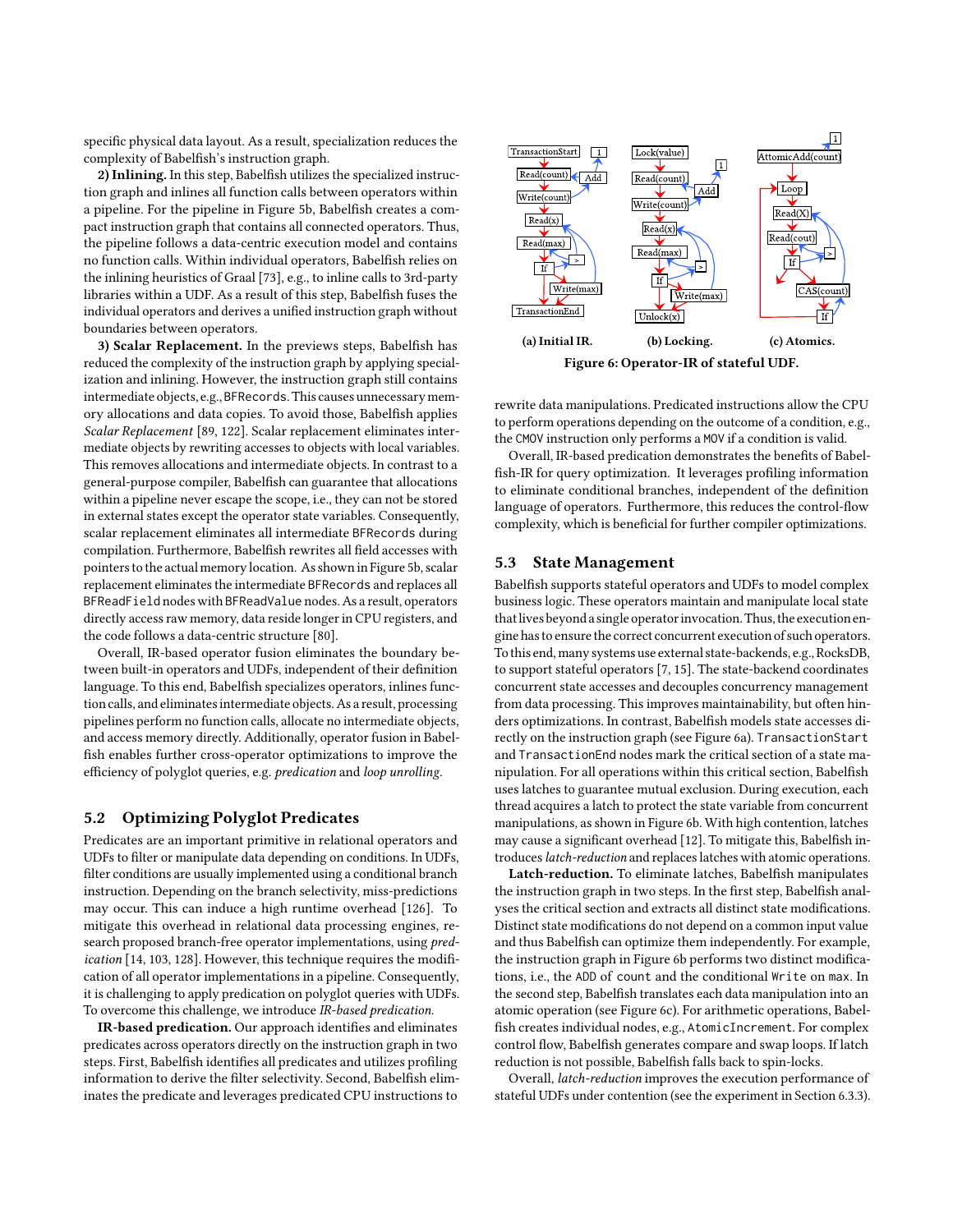#### <span id="page-7-1"></span>5.4 Workload Specialization

Modern data analytic workloads drastically differ from traditional relational queries. They often contain text-heavy computations [\[117\]](#page-13-30) or directly process raw data [\[62\]](#page-13-31). To support these workloads in a polyglot execution engine efficiently, Babelfish relies on the strict separation of physical and logical data processing. This enables Babelfish to optimize workloads independent of operator definition languages. In the following, we present Babelfish's handling of textual data in Section [5.4.1](#page-7-2) and the support of raw data in Section [5.4.2.](#page-7-3)

<span id="page-7-2"></span>5.4.1 Text Processing. UDFs often analyze or manipulate text values, e.g., word-count, tokenization, or n-gram computation [\[70\]](#page-13-11). In languages like Java or Python, these operations cause a high overhead as they represent text as immutable String objects. For instance, String concatenation in a Java UDF performs three memory copies, i.e., 1) the creation of a String object from the input, 2) the concatenation with another String, and 3) the materialization to the output. To mitigate this overhead, Babelfish introduces PolyglotRopes to enable efficient text manipulations.

Polyglot Ropes. A Ropes is a data-structure to represent text as a tree of text fragments and operations [\[9\]](#page-12-40). Text manipulations result in tree transformations, e.g., the concatenation of two text fragments results in a concat node with the fragments as children. Babelfish leverages this concept and defines PolyglotRopes to represent text across operators. PolyglotRopes differentiate between leaf ropes and operation ropes. Leaf ropes reference fragments of the overall text at a particular location, i.e., a PointerLeaf references a memory region on the input data, or a ConstantLeaf references a constant text sequence. In contrast, operation ropes express text manipulations, e.g., the concatenation of two ropes results in a ConcatRope. This allows Babelfish to evaluate text operations lazily and materializes ropes only if required, e.g., if the text is written to the output. As a result, Babelfish performs the concatenation of two texts with only a single data copy, i.e., it reads both input texts only once and writes them directly to the output without any allocations.

Overall, PolyglotRopes reduce data copies by executing text operations lazily. Combined with PolyRecords, Babelfish can substitute text operations across arbitrary UDF languages with Polyglot-Ropes. As a result, this optimization improves the performance of text-heavy polyglot workloads significantly (see Section [6.3.4\)](#page-10-1).

<span id="page-7-3"></span>5.4.2 Raw Data Processing. Modern data processing workloads often directly process raw files in third-party data formats, e.g., CSV or Arrow [\[39\]](#page-12-41). Before processing, most systems convert raw data to an internal data format. This requires data parsing and materialization, which induces a high overhead [\[57\]](#page-12-42). To mitigate this, Babelfish proposes lazy parsing and interleaves parsing with query processing.

Lazy Parsing. In Section [4.2,](#page-4-0) we have introduced BFRecords to separate the physical data representation from the operator implementations. BFRecords also enable Babelfish to process raw data transparently.In the Scan operator, Babelfish parses the raw data, initiates BFRecords, and passes them to the processing pipeline. Then operator fusion eliminates the intermediate BFRecords and interleaves parsing and query processing. On the resulting IR, Babelfish performs two additional optimizations. First, Babelfish eliminates

the parsing for fields that are not accessed. This is beneficial for workloads that only access a subset of the raw data. Second, Babelfish delays the parsing of individual fields. This is beneficial as field accesses often depend on conditions. Furthermore, it reduces the distance between data parsing and access, which reduces register pressure.

Overall lazy parsing interleaves raw data parsing and query processing. This enables Babelfish to eliminate or delay the parsing of particular fields. As a result, Babelfish is able to significantly improve query processing performance over raw data (see Section [6.3.5\)](#page-10-2).

# <span id="page-7-0"></span>6 EVALUATION

In this section, we experimentally evaluate different aspects of Babelfish. We introduce our experimental setup in Section [6.1.](#page-7-4) After that, we conduct two sets of experiments. In Section [6.2,](#page-7-5) we compare the performance of Babelfish across multiple workloads to state-ofthe-art data processing systems. In Section [6.3,](#page-9-0) we perform microexperiments to study specific aspects of Babelfish.

### <span id="page-7-4"></span>6.1 Experimental Setup

Throughout our evaluation, we use the hardware and software configurations that are described in Section [6.1.1](#page-7-6) and run the workloads on the datasets that are described in Section [6.1.2.](#page-7-7)

<span id="page-7-6"></span>6.1.1 Hardware and Software. We execute all experiments on an Intel Xenon Gold 6126 processor with 2.6 GHz and 12 physical cores. Each physical core has a dedicated 32 KB L1 cache for data and instructions. Additionally, each core has 1MB L2 cache and all cores share a 19.25 MB L3 cache. The test system consists of 755 GB of main memory and runs Ubuntu 20.04. The C++ implementations are compiled with GCC 9.2 and Babelfish's implementation runs on the community edition of GraalVM 20.3. If not stated otherwise, we execute all measurements using a single processing thread.

<span id="page-7-7"></span>6.1.2 Datasets. Throughout this evaluation, we use the following datasets (stored in memory in a columnar format). To evaluate the OLAP performance, we use queries from the TPC-H with a scale factor of one, which results in ~1GB of data For data-science queries, we use the Airline On-Time Performance Dataset [\[83\]](#page-13-32), which was used in multiple publications to assess the performance of big data systems on common data science workloads [\[70,](#page-13-11) [96,](#page-13-33) [116\]](#page-13-34). This dataset contains data about flights between 2018-2020 and additional information, e.g., departure time or origin/destination. After cleaning, it contains ~2GB of data.

#### <span id="page-7-5"></span>6.2 System Comparisons

In this set of experiments, we study the performance of Babelfish and representative data processing systems on relational queries (see Section [6.2.1\)](#page-7-8), data science workloads (see Section [6.2.2\)](#page-8-0), and UDFs that embed 3rd-party libraries (see Section [6.2.3\)](#page-8-1).

<span id="page-7-8"></span>6.2.1 Relational Workloads. In this experiment, we investigate Babelfish's performance across four TPC-H queries, i.e., Q1, Q3, Q6, and Q18. These queries represent different workload characteristics, e.g., aggregations or joins, and have been used before to assess the efficiency of data processing engines [\[63\]](#page-13-13). Similar to Ramachandra et al. [\[99\]](#page-13-9), we replace operators with either Python, JavaScript, or Java UDFs within Babelfish. As baselines, we evaluate all queries without UDFs on MonetDB [\[11\]](#page-12-43), a general-purpose DBMS, Pandas [\[76\]](#page-13-35), a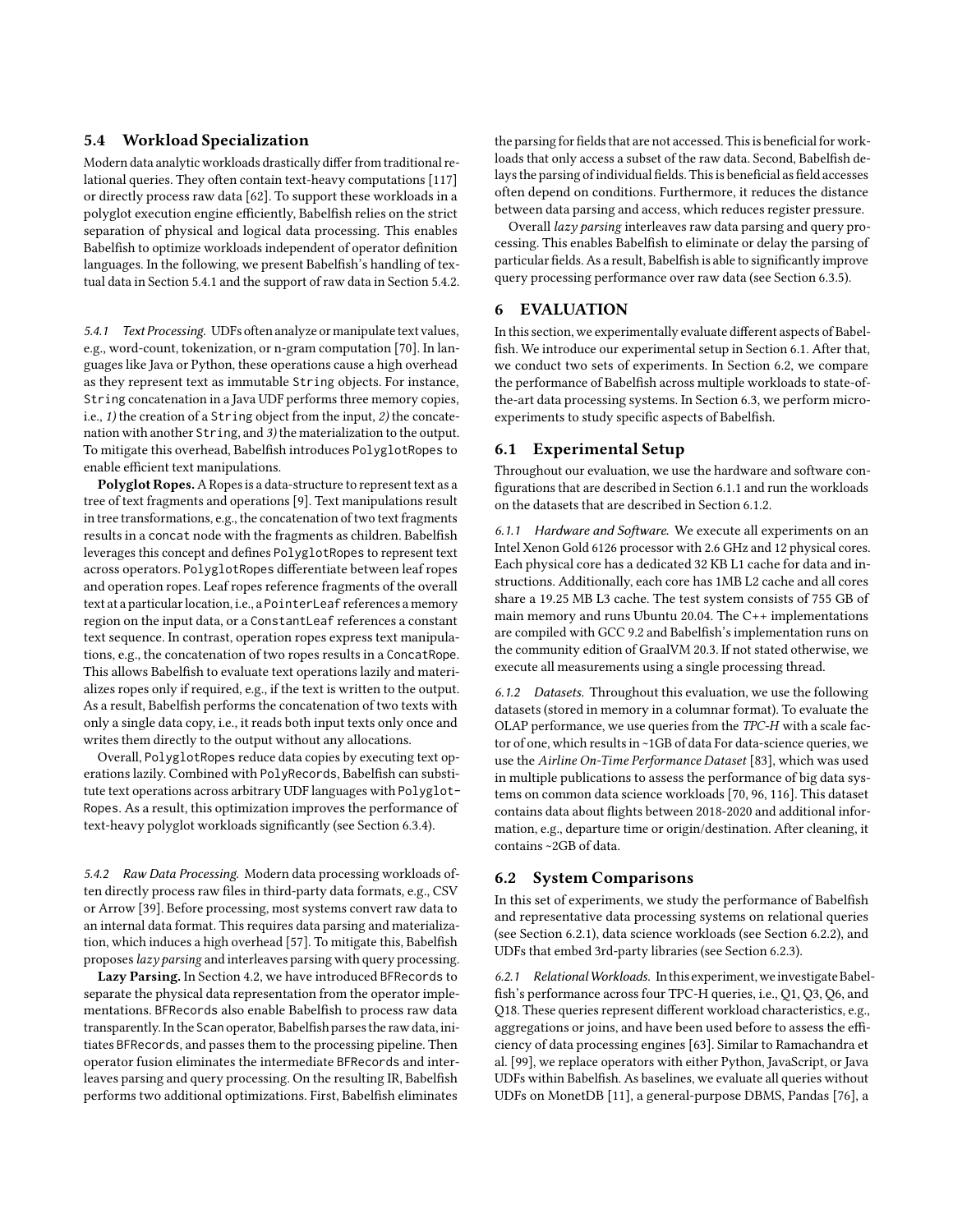<span id="page-8-3"></span>

<span id="page-8-2"></span>

common data processing framework, and Typer/Tectorwise [\[63\]](#page-13-13) as hand-optimized C++ implementations of the above queries.

Results. Figure [7a](#page-8-3) shows execution times of MonetDB, Pandas, Typer, Tectorwise, and Babelfish for the selected queries. Across all queries, Babelfish outperforms MonetDB/Pandas by up to one order of magnitude and reaches similar performance to Typer and Tectorwise. In contrast to MonetDB and Pandas, Babelfish benefits from operator fusion and the elimination of intermediate results. In comparison to Typer and Tectorwise, our results are in line with the general observation of Kersten et al. [\[63\]](#page-13-13). For compute-heavy queries (e.g., TPC-H Q1) Typer and Babelfish benefit from the data-centric execution model that holds data within registers. As a result, they improve performance by up to 2.4x compared to Tectorwise. For join-heavy queries (e.g., TPC-H Q3) Tectorwise has a performance advantage of up to 1.3x compared to Typer, and Babelfish, as the vectorized execution model hides cache misses. Furthermore, our results show only a negotiable performance difference between individual UDF languages on Babelfish. This indicates an advantage of the Babelfish-IR as it allows optimizations across operator boundaries.

Summary. This experiment shows that Babelfish outperforms MonetDB and Pandas by up to an order of magnitude and reaches the performance of hand-written query implementations proposed by Kersten et al. [\[63\]](#page-13-13). Furthermore, we saw that the performance variations between different UDF implementation languages in Babelfish are negligible. As a result, Babelfish closes the gap between purpose programming languages and the performance of hand-written code.

<span id="page-8-0"></span>6.2.2 Data Science Workloads. In this experiment, we examine the performance of Babelfish across two common data science building blocks i.e., word-count and 2-gram computation, as well as two realworld workloads, i.e., Airline Delay and Airline ETL. Following the implementation of Lara et al. [\[96\]](#page-13-33), we implement each query as a sequence of Python, JavaScript, and Java UDFs. As a baseline, we evaluate the selected queries on Spark [\[124\]](#page-13-36) and Pandas [\[76\]](#page-13-35), as common data science frameworks, and a hand-written C++ implementation.

Results. In Figure [7b](#page-8-3) we observe that Spark induces the highest execution time. This is in line with previous observations that Spark utilizes the hardware resources of single-node setups poorly [\[33,](#page-12-44) [127\]](#page-14-2). In contrast, Pandas offloads computations to efficient C++ extensions and performs the word-count and 2-gram queries up to 4x faster than Spark. However, on the Airline queries, our hand-written C++ implementation outperforms Pandas by up to 6x as it reduces function calls and avoids intermediate materialization.

Babelfish applies operator fusion to reach the same code efficiency. As a result, Babelfish outperforms Spark and Pandas by up to one

order of magnitude. In comparison to the hand-written C++ baseline, Babelfish achieves a performance improvement between 3x to 11x due to workload specialization. Especially, the word count and the 2-gram computation cause many string allocations, i.e., each input record results in multiple output strings. Babelfish leverages PolyglotRopes to eliminate string intermediate materialization. Consequently, Babelfish even outperforms the hand-written C++ implementation by 10x on the word count and 2-gram query.

In general, we observe a slight performance variance(max. 20%) between Java, Python, and JavaScript. This is mainly caused by specific implementation artifacts of the particular language. For instance, for iterative computations, e.g., word count, the Truffle implementations of Python, Java, and JavaScript result in different code after loop unrolling was applied. We expect that such performance differences will vanish in the future if Truffle becomes more mature. Overall, Babelfish outperforms all baselines, regardless of the UDF language.

Summary. This experiment showed that Babelfish reaches high performance on data science workloads. Babelfish benefits from the optimization of polyglot queries, which fuse operators, eliminate allocations, and specialize operations within UDFs. As a result, Babelfish outperforms data science frameworks like Spark and Pandas.

<span id="page-8-1"></span>6.2.3 Embedding 3rd-party libraries in UDFs. A common use case of UDFs is the embedding of 3rd-party libraries [\[109\]](#page-13-2). Therefore, we evaluate seven queries [\[90,](#page-13-37) [96\]](#page-13-33) with Python UDFs that embed different libraries. The first three queries embed Arrow, Haversine, and Re, which are implemented purely in Python. In contrast, the remaining four queries leverage NumPy, and Pandas, which heavily use native Python extensions. To investigate Babelfish's impact, we use three baseline, i.e., CPython [\[36\]](#page-12-45) (the standard Python runtime), PyPy [\[10,](#page-12-26) [112\]](#page-13-38) (a high performance Python JIT-Compiler), and GraalPython (Babelfish's underlying Python runtime).

Results. Figure [7c](#page-8-3) shows that Babelfish outperforms CPython across all queries, whereby the speedups depends on the actual workload. Queries that embed pure Python libraries benefit from JIT compilation, i.e., PyPy outperforms the other Python runtimes by up to 5x. Due to the prototypical state of GraalPython, it can not to deliver a similar performance. In particular, calls into the standard library, e.g., for regular expressions or date calculation, cause a high-overhead in the current version. Babelfish mitigates this overhead with its efficient memory layout and optimizations for string processing.

For queries that embed native Python extensions, JIT compilers have to (re)implement the C-API of CPython [\[38\]](#page-12-46). As a result, PyPy suffers from a high overhead, and GraalPython fails to execute the queries. This is a known problem of Python JIT compilers [\[108\]](#page-13-39) and is a focus of the HPy project [\[113\]](#page-13-40). To mitigate this problem, Babelfish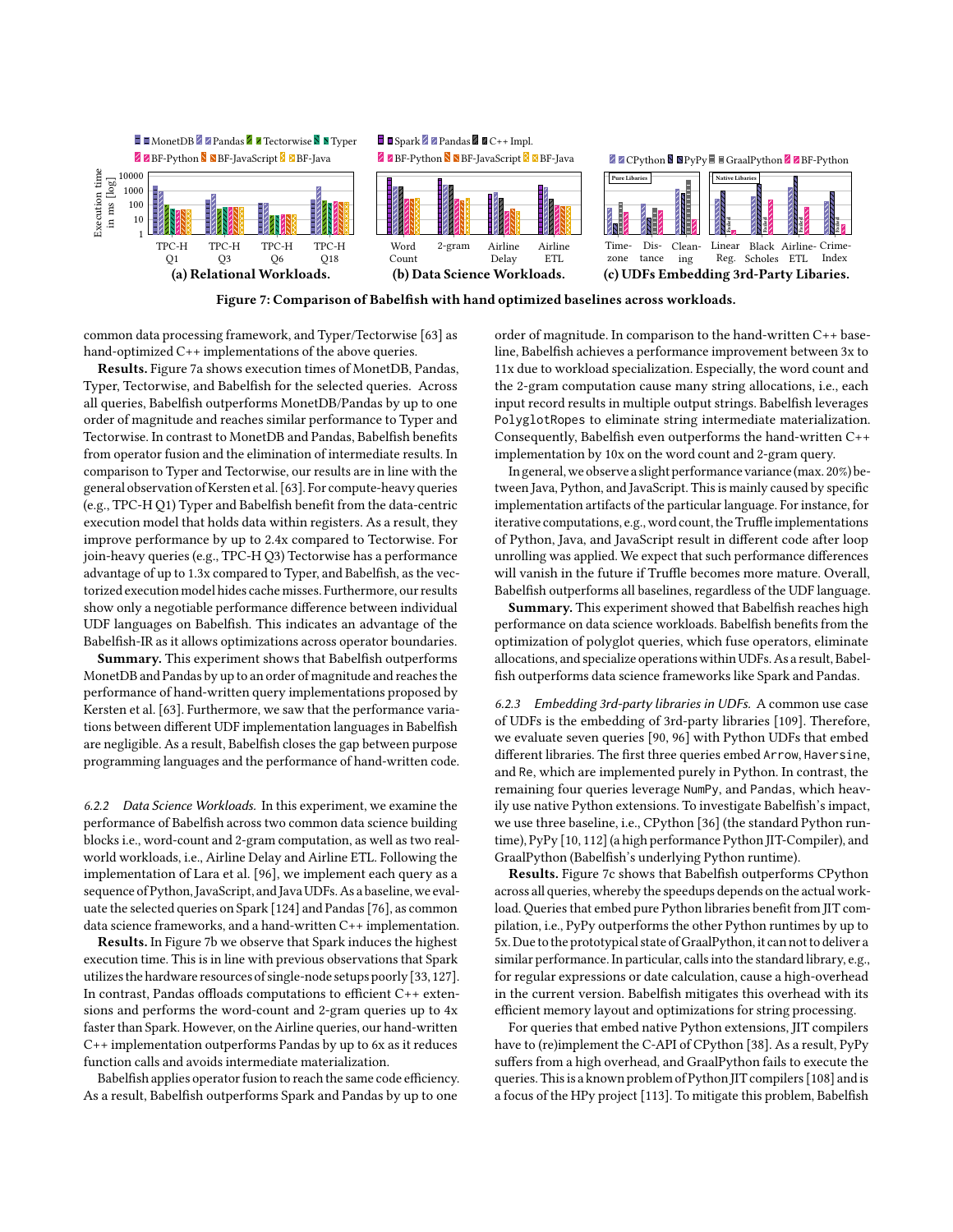<span id="page-9-3"></span>

Figure 8: Overhead of language runtimes and Babelfish.

leverages the BFRecords to substitute calls into these libraries with build-in Babelfish functions. This approach is similar to Weld [\[90\]](#page-13-37) and enables Babelfish to fuse operations, optimize data accesses, and eliminate intermediate materializations. As a result, Babelfish outperforms CPython by up to two orders of magnitude.

Summary. This experiment showed that Babelfish efficiently executes queries that embed 3rd-party libraries. Babelfish benefits from its efficient memory layout and can apply optimizations across the library code. Furthermore, Babelfish substitutes library calls to mitigate the limitations of GraalPython.

#### <span id="page-9-0"></span>6.3 Micro Experiments

In the previous experiment section, we have demonstrated that Babelfish achieves high performance for end-to-end workloads. In this section, we focus on particular workload details that impact the performance of Babelfish. First, we evaluate the embedding of different language runtimes in a data execution engines, to validate Babelfish's core design principle in Section [6.3.1.](#page-9-1) Based on this, we study the effect of Babelfish's JIT compilation on execution performance and warm-up time in Sectio[n 6.3.2.](#page-9-2) Then, we evaluate the handling of stateful UDFs in multi-core environments in Section [6.3.3.](#page-10-0) Finally, we analyze Babelfish's performance for specific workloads, i.e., string operations in Section [6.3.4](#page-10-1) and raw data processing in Section [6.3.5.](#page-10-2)

<span id="page-9-1"></span>6.3.1 Language Runtimes. In our initial experiment in Figure [1,](#page-0-0) we revealed a high overhead of polyglot queries on modern data processing systems. Based on this observation, we derived that a unified representation of polyglot queries should be one major design goal for an efficient polyglot execution engine(see Section [3\)](#page-2-0).In this experiment, we revisit the embedding approach to validate our assumption. To this end, we extend the Typer implementation of TPC-H Q6 and the C++ implementation of the Airline ETL query as representative workloads from Section [6.2](#page-7-5) with state-of-the-art language runtimes. In particular, we use CPython [\[36\]](#page-12-45) and PyPy [\[10,](#page-12-26) [112\]](#page-13-38) for Python UDFs, V8 [\[47\]](#page-12-47) and Duktape [\[115\]](#page-13-41) for JavaScript UDFs, and HotSpot JNI [\[89\]](#page-13-28) and GraalNative [\[85\]](#page-13-42) for Java UDFs.

Results. In Figure [8,](#page-9-3) we show the overhead of all runtimes normalized to the execution time of the Typer/C++ implementation without UDFs.The experiment confirms our assumption that the embedding of language runtimes causes a substantial overhead of up to 112x in Python, 103x in JavaScript, and 58x in Java. When leveraging JIT compilation, PyPy and V8 improve performance by up to 5x compared to the interpreted counterpart. However, in comparison to the C++ baseline, they still cause an overhead of at least one order of magnitude. Furthermore, GraalNative compiles Java UDFs aheadof-time into shared-libraries, which can be directly embedded in a data execution engine. This reduces the overhead of Java UDFs to 5x on average compared to the native Java implementation.

<span id="page-9-4"></span>

Figure 9: Impact of adaptive query compilation.

In contrast, Babelfish does not embed a foreign language runtime. Instead, Babelfish unifies built-in operators and UDFs in one execution engine and performs holistic optimizations across operator boundaries. As a result, Babelfish at least matches the performance of the hand-written baselines, independent of the UDF language.

Summary. Overall, this experiment validates our initial assumption. Across all language runtimes, we have observed a significant performance overhead. As a result, those runtimes cannot exploit the performance advantage of modern hardware. In contrast to embedding, Babelfish introduces a unified representation for polyglot queries. This enables Babelfish to optimize polyglot queries holistically, which results in a peak performance that is on par with hand-optimized, hand-written query implementations.

<span id="page-9-2"></span>6.3.2 Just-in-Time Compilation. Babelfish leverages JIT compilation for query execution. First, it collects profiling information by interpretation and then leverages it during query compilation (see Section [4\)](#page-3-0). In this experiment, we evaluate the impact of JIT compilation with respect to peak performance and warm-up time, i.e., the time it takes to reach peak performance after query submission. To this end, we evaluate different relational queries with varying complexity.

Results. In Figure [9a](#page-9-4), we evaluate TPC-H Q6 that consists of a single pipeline with three compiler configurations: 1) interpretation, 2) compilation of individual operators, and 3) compilation in combination with Babelfish's operator fusion. First, interpretation-based execution results in the highest query execution time. Second, the compilation of individual operators improves performance by up to 20x, as the code efficiency of individual operators increases. Third, operator fusion further improves performance by up to 40x, as it eliminates function calls and intermediate objects. As a result, we see that holistic optimizations are crucial to reach high performance.

In Figure [9b](#page-9-4), we show the warm-up time of Babelfish on three queries with different numbers of operators. Our observations are two-fold. First, the warm-up time highly depends on the UDF language. Thus, Java and JavaScript-based queries reach peak performance after 100ms to 800ms. In contrast, Python UDFs cause a very high warm-up time of several seconds. Second, the warm-up time depends on the query complexity and increases with the number of operators and predicates, e.g., Q1 and Q3. Overall, Babelfish's warm-up times are comparable to other Java-based query compilers like LB2 [\[110\]](#page-13-43) and DBLAB [\[106\]](#page-13-44). However, we expect warm-up times to improve in the future as the Graal compiler becomes more mature.

Summary. In this experiment, we have shown that query compilation improves the performance of polyglot queries significantly. Furthermore, we have seen that Babelfish has on average a warm-up time below one second. This is in line with other high-level query compilation approaches [\[110\]](#page-13-43). Consequently, Babelfish is applicable for a wide range of UDF-based use-cases.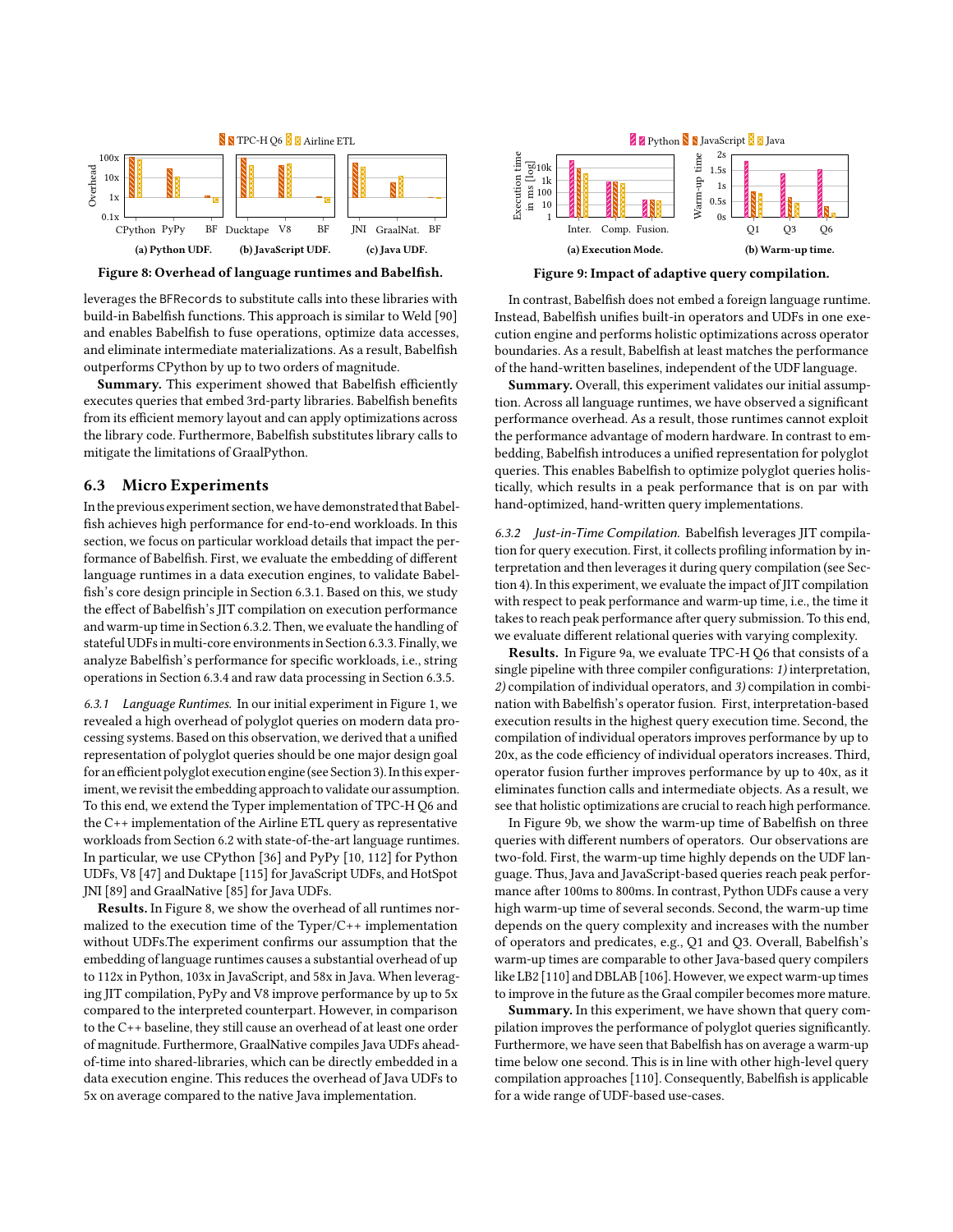<span id="page-10-4"></span>

<span id="page-10-3"></span><span id="page-10-0"></span>6.3.3 Scalability. In this experiment, we study two aspects of Babelfish's scalability in multi-core environments with stateful queries. First, we compare the performance of Babelfish, Typer, Tectorwise, and MonetDB on TPC-H Q6 with scale-factor 10 and different degrees of parallelism. Second, we study the impact of Babelfish's latchreduction optimization for stateful UDFs, as proposed in Section [5.4.1.](#page-7-2)

Results. In Figure [10,](#page-10-4) we evaluate the scalability across all systems with 1 to 24 execution threads. Overall, Babelfish achieves a similar speedup as Typer and Tectorwise (up to 10x). In contrast, the performance of MonetDB with 24 threads only improves by 5x compared to single-threaded execution. In comparison to Tectorwise and Typer, Babelfish causes only a slight performance degeneration of up to 30% and 60%. These results show that Babelfish is capable of utilizing multi-core environments efficiently.

In Figure [11,](#page-10-4) we study the performance impact of latch-reduction for stateful-UDFs with different levels of contention. To this end, we perform a grouped aggregation and increase the number of distinct keys. For a low number of keys (1-100), we see that the conversion of traditionallatches to atomics usinglatch-reduction resultsin a significant performance advantage(up to 25x for single key aggregates). For increasing key ranges, contention decreases and the atomic version performs similar to a latch-based version. Overall, we see that latchelimination mitigates the overhead in contention limited workloads.

Summary. In this experiment, we have identified two scalability characteristics. First, Babelfish scales with the degree of parallelism, outperforms MonetDB, and reaches a similar performance, compared to Typer and Tectorwise. Second, Babelfish's latch-reduction improves the performance of stateful UDFs in workloads with high contention. As a result, Babelfish efficiently executes UDF-based polyglot queries even in multi-core environments.

<span id="page-10-1"></span>6.3.4 Text Processing. Textmanipulation causes a high performance overhead in current data processing systems, as shown in Figure [7b](#page-8-3). To mitigate this bottleneck, Babelfish introduces PolyglotRopes to perform text processing lazily (see Section [5.4\)](#page-7-1). In this experiment, we evaluate eight common text operations and compare the performance of three text processing approaches. 1) Naive is used by common data processing systems and materializes text values as intermediate string objects before invoking UDFs. 2) Eager passes text values as pointers to UDFs but performs all text manipulations eagerly, e.g., a reverse allocates an intermediate string object. (3) Lazy leverages Babelfish's PolyglotRopes and executes text manipulations lazily.

Results. In Figure [12,](#page-10-4) we observe that across all queries, Naive reaches the lowest performance, as it introduces additional string copies. For read-only text operations, i.e., equals and copy, Eager eliminates these allocations and operates directly on the raw pointers, which results in a 10x speedup. However, this benefit vanishes



tention handling. Figure 12: Text processing.

processing.

for text manipulations, e.g., concat, reverse, or split. For these manipulations, only Lazy is able to eliminate all intermediate string objects. As a result, Lazy outperforms the Naive approach by at least 10x across all text operations.

Summary. In this experiment, we have demonstrated that Babelfish's PolyglotRopes improve the performance of text operations by at least one order of magnitude. This observation explains the performance advantage of Babelfish across the data science workloads in Section [6.2.](#page-7-5) As a result, Babelfish is applicable for a wide range of data science tasks, which are usually very text-heavy.

<span id="page-10-2"></span>6.3.5 Raw Data Processing. Polyglot workloads often process raw data [\[57\]](#page-12-42), e.g., CSV or Arrow files. To enable high performance across different data formats, Babelfish interleaves data parsing and processing (see Section [5.4.2\)](#page-7-3). To investigate the impact of this optimization, we execute TPC-H Q3 (three source relations) and Q6 (one source relations) across four data formats, i.e., CSV, Arrow, NSM, and DSM. For CSV and Arrow, we differentiate between an Eager (parses and de-serializes all data before processing) and Lazy (delays parsing if possible) execution mode. To exclude the overhead of I/O operations, we load all data to a memory buffer before processing.

Results. In Figure [13,](#page-10-4) we make three observations. First, processing CSV data causes the highest execution time, as Babelfish scans the whole file to infer record boundaries and field accesses require costly de-serialization. Second, even though Arrow is an efficient memory format, it causes a 2x overhead compared to Babelfish, e.g., to convert Arrow data types to the Babelfish type system. Third, for CSV and Arrow, Lazy skips parsing, de-serialization, and materialization of unused fields. As a result, Lazy reduces query execution time significantly, i.e., up to 4x for CSV and 10x for Arrow.

Summary. This experiment has demonstrated that interleaving data parsing and processing significantly improves performance by up 4x on CSV and 10x on Arrow, independent of the number of source relations. Consequently, this optimization improves Babelfish's applicability for a wide range of use-cases.

## 6.4 Discussion

Our evaluation has shown that Babelfish accelerates the execution of polyglot queries significantly. In the majority of cases, Babelfish reaches the performance of hand-writtenC++implementations, such as Typer and Tectorwise, without losing the generality of generic polyglot queries. Furthermore, we have demonstrated that Babelfish's performance optimizations, e.g., operator fusion, workload specialization, and latch-reduction, improve query performance significantly. For specific workloads, e.g., text manipulations, Babelfish even outperforms hand-optimized implementations as Babelfish is able to perform optimizations across operator boundaries.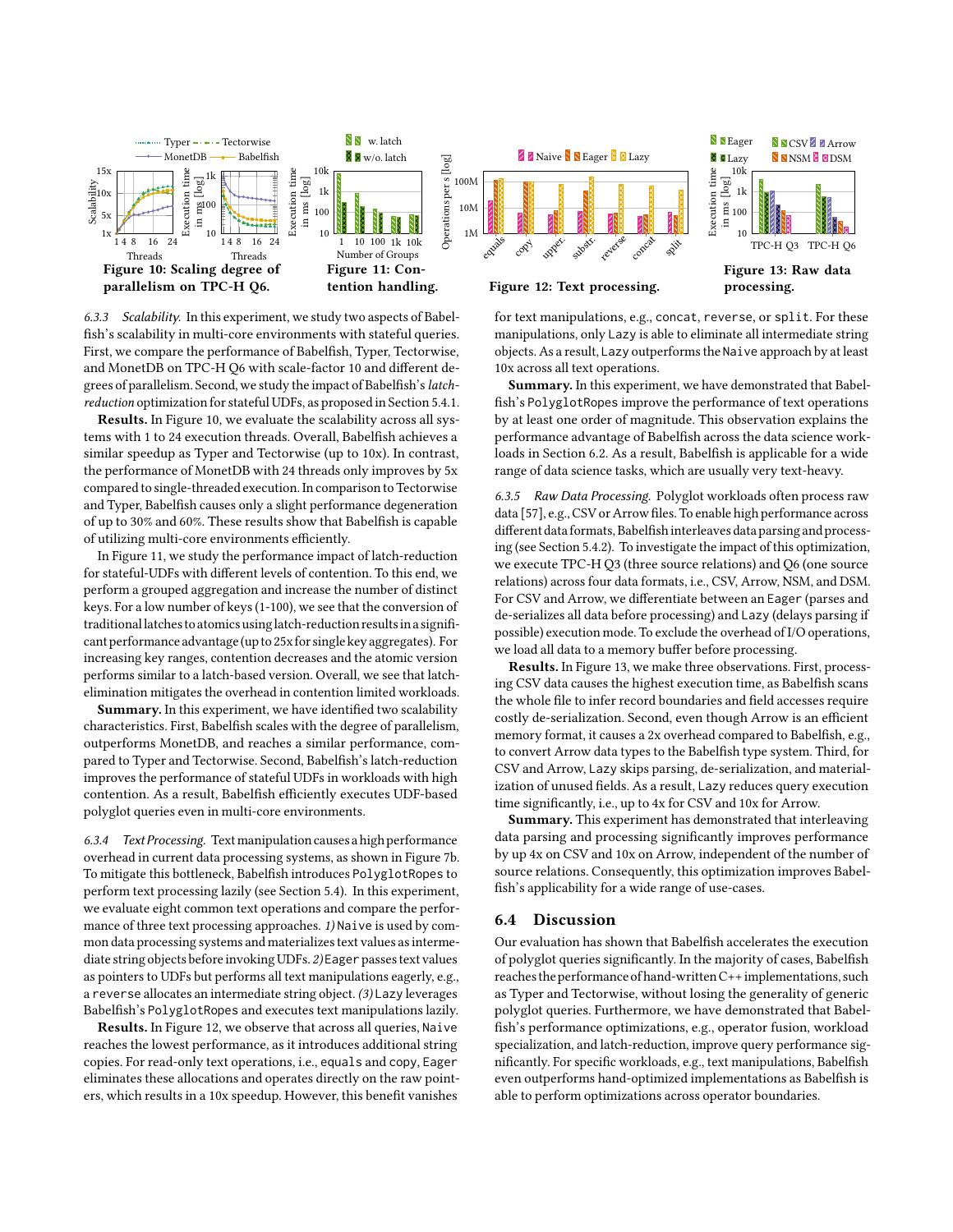# <span id="page-11-0"></span>7 RELATED WORK

In this section we contrast Babelfish to related work in the areas of query compilation and polyglot queries execution

Query Compilation. Query compilation was extensively studied by Rao et al. [\[100\]](#page-13-45), Krikellas et al. [\[68\]](#page-13-46), and Neumann [\[80\]](#page-13-19). Over the last decade, it was applied in many data processing systems [\[4,](#page-12-48) [40,](#page-12-49) [68,](#page-13-46) [78,](#page-13-47) [80,](#page-13-19) [81,](#page-13-23) [91,](#page-13-48) [92,](#page-13-24) [119\]](#page-13-49) and to different workloads, e.g., stream [\[50,](#page-12-34) [114,](#page-13-50) [125\]](#page-13-51) and spatial data processing [\[111\]](#page-13-52). Babelfish leverages query compilation to execute polyglot queries efficiently. In contrast to many query compilation approaches, Babelfish does not directly generate intermediate code, e.g., Java, C++, or LLVM IR. Instead, operators in Babelfish are implemented in standard Java classes. At runtime Babelfish tightly integrates query processing with the Graal compiler to generate efficient machine code. Similar to LegoBase [\[65\]](#page-13-53) and DBLAB [\[106\]](#page-13-44), Babelfish defines the Babelfish-IR as a central representation of queries. Similar to LB2 [\[110\]](#page-13-43), Babelfish leverages partial evaluation to specialize operators regarding query and data parameters. In contrast to these works, our Babelfish-IR captures operators beyond the relational algebra, e.g., UDFs, and enables holistic optimizations. Another line of research focused on reducing the time required for query compilation [\[41,](#page-12-50) [64,](#page-13-54) [66\]](#page-13-55). Similar to Kohn et al. [\[66\]](#page-13-55), Babelfish applies JIT compilation. Overall, Babelfish leverages query compilation as a building block to enable the holistic optimization and efficient execution of polyglot queries.

Supporting Polyglot Queries. The efficient execution of polyglot queries and UDFs has been an active field of research [\[101\]](#page-13-56). In general, we can differentiate between three different approaches, i.e., the translation of UDFs to SQL statements, the introduction of domain-specific languages, or the embedding of polyglot runtimes in the execution engine. The first line of research focuses on the translation of complete UDFs [\[20–](#page-12-51)[22,](#page-12-8) [28,](#page-12-9) [29,](#page-12-10) [31,](#page-12-52) [32,](#page-12-11) [99,](#page-13-9) [107\]](#page-13-10) or particular 3rd-party libraries [\[53,](#page-12-13) [59,](#page-12-14) [61\]](#page-12-53) to equivalent relational expressions. With the integration of Froid [\[99\]](#page-13-9) in Microsoft's SQL Server [\[88\]](#page-13-57), this approach received a lot of attention. Froid converts loop-free UDFs into plain SQL queries. Based on this, Gupta et al. [\[52\]](#page-12-12) proposed Aggify to optimize loops in UDFs. Duta et al. [\[28,](#page-12-9) [29\]](#page-12-10) follow the same goal and convert PL/SQL UDFs to recursive common table expressions to support complex control flow, e.g., loops and recursions. In general, the translation of UDFs to SQL queries is a promising solution, as it eliminates UDFs. However, current approaches are limited to a subset of a particular UDF language or specific 3rd-party APIs. It is still unclear how complex language constructs could be supported, e.g., virtual function calls. Furthermore, translation can result in complex SQL queries, e.g., involving recursion, which could be hard to optimize [\[99\]](#page-13-9). In contrast, Babelfish embeds polyglot operators in different languages directly in the execution engine, supports all language constructs, and enables holistic optimization.

A second line of research proposed domain specific languages as UDF-based query languages [\[2,](#page-12-15) [6,](#page-12-16) [44](#page-12-54)[–46,](#page-12-55) [51,](#page-12-56) [55,](#page-12-18) [69\]](#page-13-58). They utilize an IR to enable advanced query optimizations, e.g., loop fusion and dead code elimination [\[2\]](#page-12-15), selection pushdown [\[51\]](#page-12-56), optimizations for distributed dataflows [\[6,](#page-12-16) [44–](#page-12-54)[46\]](#page-12-55), or the integration of different algebras [\[69\]](#page-13-58). However, DSLs limit users to a restricted set of programming constructs and operations. In contrast, Babelfish introduces optimizations for the efficient execution of polyglot queries with general-purpose UDFs in Java, JavaScript, and Python.

A third line of research focused on embedding polyglot operators directly in data processing systems [\[18,](#page-12-57) [25,](#page-12-20) [35,](#page-12-58) [43,](#page-12-25) [70,](#page-13-11) [75,](#page-13-16) [79,](#page-13-59) [98\]](#page-13-12). These approaches mainly differ in the level of integration between the data processing system and the language runtime. Naive approaches pass tuples individually to the language runtime [\[75\]](#page-13-16), which causes a high overhead for calling the external runtime. More advanced approaches leverage strided execution models to reduce this overhead [\[98,](#page-13-12) [102\]](#page-13-3). In contrast, Babelfish embeds polyglot operators directly in the physical execution plan to eliminate these boundaries. Ishizaki et al. [\[58\]](#page-12-22), Trill [\[17,](#page-12-19) [18\]](#page-12-57), and Gerenuk [\[79\]](#page-13-59) manipulate the source code of UDFs to remove object allocations and optimize memory access patterns. In contrast, Babelfish performs such optimizations independently of a UDF language on the Babelfish-IR. Schuele et al. [\[105\]](#page-13-60) and Tupleware [\[23\]](#page-12-59) translate UDFs to LLVM-IR and fuse them with built-in operators. These approaches reach optimal performance, but have two main drawbacks. First, LLVM-IR is a low-level assembly-like IR. This makes it hard to perform traditional database optimizations across operators, as it requires extracting data operator semantics from low-level IR [\[94\]](#page-13-61). Second, the translation of UDF languages to LLVM-IR is a challenging problem by itself. Even a mature LLVM-based compiler like Numba [\[71\]](#page-13-62) only supports a limited subset of Python. In contrast, our Babelfish-IR enables complex optimizations across operators and supports JavaScript, Python, and Java UDFs without restrictions. Additional work utilized Truffle to optimize data processing pipelines. In contrast to Babelfish, these approaches are limited to specific aspects of the overall data processing job, e.g., embedding R scripts [\[70\]](#page-13-11), specializing CSV parsing [\[104\]](#page-13-63), applying predication on JavaScript programs [\[128\]](#page-14-1). However, Babelfish is a complete execution engine for polyglot queries. In particular, Babelfish leverages Truffle and Graal as a foundation and proposes cross-operator optimizations to enable efficent execution.

### <span id="page-11-1"></span>8 CONCLUSION

In this paper, we have presented Babelfish, a novel data processing engine optimized for polyglot workloads. Babelfish combines builtin operators and UDFs across different programming languages in one unified intermediate representation. This enables Babelfish to apply traditional database optimizations to the problem of polyglot queries and to specialize query processing to the specific requirements of polyglot queries. As a result, Babelfish enables the efficient execution of polyglot queries independent of the definition language of individual operators. Our evaluation demonstrates that Babelfish outperforms traditional approaches for embedding polyglot operators by at least one order of magnitude and reaches the performance of hand-optimized implementations across various workloads. Thus, Babelfish bridges the performance gap between relational and polyglot queries and lays the foundation for the efficient execution of future polyglot workloads. As future work, we plan to incorporate Babelfish in our new data processing platform NebulaStream [\[125\]](#page-13-51).

#### ACKNOWLEDGMENTS

This work was funded by the DFG Priority Program (MA4662-5), the German Federal Ministry for Education and Research as BI-FOLD - Berlin Institute for the Foundations of Learning and Data (ref. 01IS18025A and ref. 01IS18037A) and Software Campus (01IS17052). Furthermore, we thank Gábor E. Gévay and the Graal community.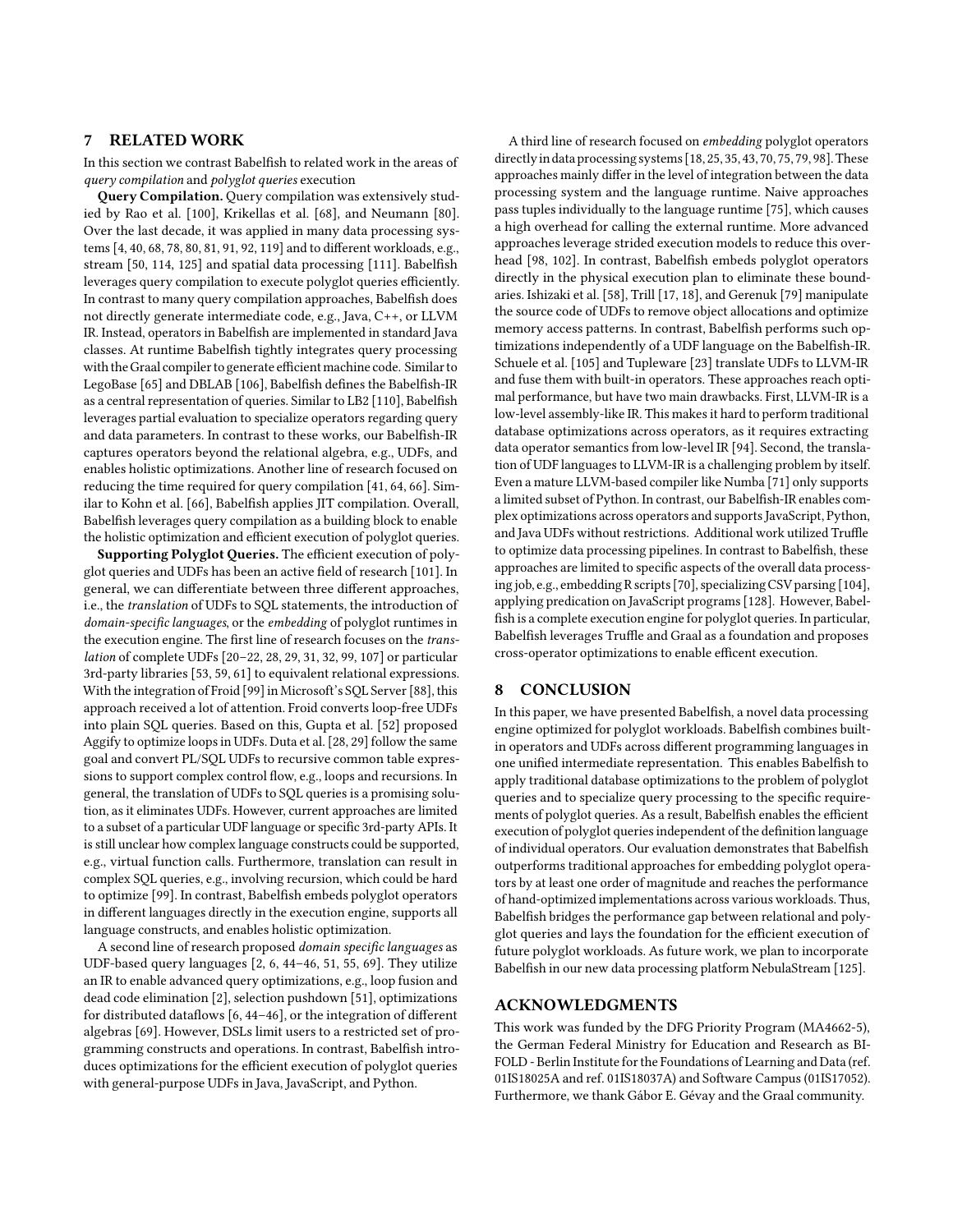#### **REFERENCES**

- <span id="page-12-5"></span>[1] 2016. Spark functions vs UDF performance? [https://stackoverflow.com/](https://stackoverflow.com/questions/38296609/spark-functions-vs-udf-performance) [questions/38296609/spark-functions-vs-udf-performance.](https://stackoverflow.com/questions/38296609/spark-functions-vs-udf-performance)
- <span id="page-12-15"></span>[2] Stefan Ackermann, Vojin Jovanovic, Tiark Rompf, and Martin Odersky. 2012. Jet: An embedded DSL for high performance big data processing. In BigData.
- <span id="page-12-23"></span>Douglas Adams. 1979. The Hitchhiker's Guide to the Galaxy. Pan Books.
- <span id="page-12-48"></span>[4] Sameer Agarwal, Davies Liu, and Reynold Xin. 2016. Apache Spark as a Compiler: Joining a Billion Rows per Second on a Laptop. [https://databricks.com/blog/2016/05/23/apache-spark-as-a-compiler-joining](https://databricks.com/blog/2016/05/23/apache-spark-as-a-compiler-joining-a-billion-rows-per-second-on-a-laptop.html)[a-billion-rows-per-second-on-a-laptop.html.](https://databricks.com/blog/2016/05/23/apache-spark-as-a-compiler-joining-a-billion-rows-per-second-on-a-laptop.html) [Online; accessed 31.5.2019].
- <span id="page-12-0"></span>[5] Divy Agrawal, Sanjay Chawla, Bertty Contreras-Rojas, Ahmed Elmagarmid, Yasser Idris, Zoi Kaoudi, Sebastian Kruse, Ji Lucas, Essam Mansour, Mourad Ouzzani, et al. 2018. RHEEM: enabling cross-platform data processing: may the big data be with you! PVLDB (2018).
- <span id="page-12-16"></span>[6] Alexander Alexandrov, Andreas Kunft, Asterios Katsifodimos, Felix Schüler, Lauritz Thamsen, Odej Kao, Tobias Herb, and Volker Markl. 2015. Implicit parallelism through deep language embedding. In SIGMOD. ACM.
- <span id="page-12-38"></span>[7] Michael Armbrust, Tathagata Das, Joseph Torres, Burak Yavuz, Shixiong Zhu, Reynold Xin, Ali Ghodsi, Ion Stoica, and Matei Zaharia. 2018. Structured Streaming: A Declarative API for Real-Time Applications in Apache Spark. In SIGMOD. ACM.<br>[8] Suresh Basinasetty. 2021.
- <span id="page-12-1"></span>User Defined Functions in SQL. [https:]( https://www.tutorialgateway.org/user-defined-functions-in-sql/) [//www.tutorialgateway.org/user-defined-functions-in-sql/.]( https://www.tutorialgateway.org/user-defined-functions-in-sql/)
- <span id="page-12-40"></span>[9] Hans-J Boehm, Russ Atkinson, and Michael Plass. 1995. Ropes: an alternative to strings. Software: Practice and Experience (1995).
- <span id="page-12-26"></span>[10] Carl Friedrich Bolz, Antonio Cuni, Maciej Fijalkowski, and Armin Rigo. 2009. Tracing the meta-level: PyPy's tracing JIT compiler. In ICOOOLPS.
- <span id="page-12-43"></span>[11] Peter A Boncz, Marcin Zukowski, and Niels Nes. 2005. MonetDB/X100: Hyper-Pipelining Query Execution.. In CIDR.
- <span id="page-12-39"></span>[12] Jan Böttcher, Viktor Leis, Jana Giceva, Thomas Neumann, and Alfons Kemper. 2020. Scalable and robust latches for database systems. In DaMoN. ACM.
- <span id="page-12-33"></span>[13] Sebastian Breß, Bastian Köcher, Henning Funke, Steffen Zeuch, Tilmann Rabl, and Volker Markl. 2018. Generating custom code for efficient query execution on heterogeneous processors. VLDBJ (2018).
- <span id="page-12-37"></span>[14] David Broneske, Sebastian Breß, and Gunter Saake. 2013. Database scan variants on modern CPUs: A performance study. In In Memory Data Management and Analysis. Springer.
- <span id="page-12-2"></span>[15] Paris Carbone, Asterios Katsifodimos, Stephan Ewen, Volker Markl, Seif Haridi, and Kostas Tzoumas. 2015. Apache flink: Stream and batch processing in a single engine. TCDE (2015).
- <span id="page-12-30"></span>[16] Luca Cardelli and John C Mitchell. 1991. Operations on records. Mathematical structures in computer science (1991).
- <span id="page-12-19"></span>[17] Badrish Chandramouli, Jonathan Goldstein, Mike Barnett, Robert DeLine, Danyel Fisher, John C Platt, James F Terwilliger, and John Wernsing. 2014. Trill: A highperformance incremental query processor for diverse analytics. PVLDB (2014).
- <span id="page-12-57"></span>[18] Badrish Chandramouli, Jonathan Goldstein, Mike Barnett, and James F Terwilliger. 2015. Trill: Engineering a Library for Diverse Analytics. IEEE Data Engineering Bulletin (2015).
- <span id="page-12-3"></span>[19] Kun Cheng. 2011. A Computed Column Defined with a User-Defined Function Might Impact Query Performance. [https://blogs.msdn.microsoft.com/sqlcat/](https://blogs.msdn.microsoft.com/sqlcat/2011/11/28/a-computed-column-defined-with-a-user-defined-function-might-impact-query-performance/) [2011/11/28/a-computed-column-defined-with-a-user-defined-function](https://blogs.msdn.microsoft.com/sqlcat/2011/11/28/a-computed-column-defined-with-a-user-defined-function-might-impact-query-performance/)[might-impact-query-performance/.](https://blogs.msdn.microsoft.com/sqlcat/2011/11/28/a-computed-column-defined-with-a-user-defined-function-might-impact-query-performance/)
- <span id="page-12-51"></span>[20] Alvin Cheung, Owen Arden, Samuel Madden, Armando Solar-Lezama, and Andrew C Myers. 2013. StatusQuo: Making Familiar Abstractions Perform Using Program Analysis.. In CIDR.
- [21] Alvin Cheung, Samuel Madden, Armando Solar-Lezama, Owen Arden, and Andrew C Myers. 2014. Using Program Analysis to Improve Database Applications. Data Engineering Bulletin (2014).
- <span id="page-12-8"></span>[22] Alvin Cheung, Armando Solar-Lezama, and Samuel Madden. 2013. Optimizing database-backed applications with query synthesis. In SIGPLAN Notices. ACM.
- <span id="page-12-59"></span>[23] Andrew Crotty, Alex Galakatos, Kayhan Dursun, Tim Kraska, Carsten Binnig, Ugur Cetintemel, and Stan Zdonik. 2015. An Architecture for Compiling UDF-centric Workflows. PVLDB (2015).
- <span id="page-12-29"></span>[24] Ron Cytron, Jeanne Ferrante, Barry K Rosen, Mark N Wegman, and F Kenneth Zadeck. 1991. Efficiently computing static single assignment form and the control dependence graph. TOPLAS (1991).
- <span id="page-12-20"></span>[25] Mohammad Dashti, Sachin Basil John, Thierry Coppey, Amir Shaikhha, Vojin Jovanovic, and Christoph Koch. 2018. Compiling Database Application Programs. CIDR (2018).
- <span id="page-12-21"></span>[26] Bin Dong, Kesheng Wu, Surendra Byna, Jialin Liu, Weijie Zhao, and Florin Rusu. 2017. ArrayUDF: User-Defined Scientific Data Analysis on Arrays. In HPDC. ACM.
- <span id="page-12-27"></span>[27] Gilles Duboscq, Thomas Würthinger, Lukas Stadler, Christian Wimmer, Doug Simon, and Hanspeter Mössenböck. [n.d.]. An Intermediate Representation for Speculative Optimizations in a Dynamic Compiler. In VMIL. ACM.
- <span id="page-12-9"></span>[28] Christian Duta and Torsten Grust. 2020. Functional-Style SQL UDFs With a Capital 'F'. In SIGMOD. ACM.
- <span id="page-12-10"></span>[29] Christian Duta, Denis Hirn, and Torsten Grust. 2019. Compiling PL/SOL Away, In CIDR. arXiv preprint arXiv:1909.03291.
- <span id="page-12-24"></span>[30] Andrew Eisenberg and Jim Melton. 1999. SQL: 1999, formerly known as SQL3. ACM Sigmod record (1999).
- <span id="page-12-52"></span>[31] K. Venkatesh Emani, Tejas Deshpande, Karthik Ramachandra, and S. Sudarshan. 2017. DBridge: Translating Imperative Code to SQL. In SIGMOD. ACM.
- <span id="page-12-11"></span>[32] K. Venkatesh Emani, Karthik Ramachandra, Subhro Bhattacharya, and S. Sudarshan. 2016. Extracting Equivalent SQL from Imperative Code in Database Applications. In SIGMOD. ACM.
- <span id="page-12-44"></span>[33] Gregory Essertel, Ruby Tahboub, James Decker, Kevin Brown, Kunle Olukotun, and Tiark Rompf. 2018. Flare: Optimizing apache spark with native compilation for scale-up architectures and medium-size data. In OSDI. USENIX.
- <span id="page-12-6"></span>[34] Claudio Davide Ferrara. [n.d.]. Light up the Spark in catalyst by avoiding UDF. [https://www.codemotion.com/magazine/light-up-the-spark-in-catalyst-by](https://www.codemotion.com/magazine/light-up-the-spark-in-catalyst-by-avoiding-udf-4061 )[avoiding-udf-4061.](https://www.codemotion.com/magazine/light-up-the-spark-in-catalyst-by-avoiding-udf-4061 )
- <span id="page-12-58"></span>[35] Yuan Yu Michael Isard Dennis Fetterly, Mihai Budiu, Úlfar Erlingsson, and Pradeep Kumar Gunda Jon Currey. 2009. DryadLINQ: A system for general-purpose distributed data-parallel computing using a high-level language. LSDS-IR (2009).
- <span id="page-12-45"></span>[36] Python Software Foundation. 2020. CPython. [https://github.com/python/]( https://github.com/python/cpython) [cpython.]( https://github.com/python/cpython)
- <span id="page-12-32"></span>[37] Python Software Foundation. 2020. Duck-Typing. [https://docs.python.org/3/](https://docs.python.org/3/glossary.html#term-duck-typing) [glossary.html#term-duck-typing.](https://docs.python.org/3/glossary.html#term-duck-typing)
- <span id="page-12-46"></span>[38] Python Software Foundation. 2021. C-API. [https://docs.python.org/3/c-api/.](https://docs.python.org/3/c-api/)
- <span id="page-12-41"></span>[39] The Apache Software Foundation. 2021. Apache Arrow. [https:](https://arrow.apache.org/) [//arrow.apache.org/.](https://arrow.apache.org/)
- <span id="page-12-49"></span>[40] Craig Freedman, Erik Ismert, and Per-Åke Larson. 2014. Compilation in the Microsoft SQL Server Hekaton Engine. IEEE Data Engineering Bulletin (2014).
- <span id="page-12-50"></span>[41] Henning Funke, Jan Mühlig, and Jens Teubner. 2020. Efficient Generation of Machine Code for Query Compilers. In DaMoN. ACM.
- <span id="page-12-35"></span>[42] Yoshihiko Futamura. 1971. Partial evaluation of computation process-an approach to a compiler-compiler. Systems, computers, controls (1971).
- <span id="page-12-25"></span>[43] Haralampos Gavriilidis. 2019. Computation Offloading in JVM-based Dataflow Engines. BTW (2019).
- <span id="page-12-54"></span>[44] Gábor E. Gévay, Jorge-Arnulfo Quiané-Ruiz, and Volker Markl. 2021. The Power of Nested Parallelism in Big Data Processing – Hitting Three Flies with One Slap –. In SIGMOD. ACM.
- <span id="page-12-17"></span>[45] Gábor E Gévay, Tilmann Rabl, Sebastian Breß, Loránd Madai-Tahy, and Volker Markl. 2018. Labyrinth: Compiling imperative control flow to parallel dataflows. arXiv preprint arXiv:1809.06845 (2018).
- <span id="page-12-55"></span>[46] Gábor E Gévay, Tilmann Rabl, Sebastian Breß, Loránd Madai-Tahy, Jorge-Arnulfo Quiané-Ruiz, and Volker Markl. 2021. Efficient control flow in dataflow systems: When ease-of-use meets high performance. In ICDE. IEEE.
- <span id="page-12-47"></span><span id="page-12-28"></span>[47] Google. 2020. v8. [https://v8.dev/.]( https://v8.dev/) [48] Goetz Graefe. 1994. Volcano/spl minus/an extensible and parallel query
- <span id="page-12-31"></span>evaluation system. TKDE (1994). [49] Matthias Grimmer, Chris Seaton, Roland Schatz, Thomas Würthinger, and Hanspeter Mössenböck. 2015. High-performance cross-language interoperability in a multi-language runtime. In Symposium on Dynamic Languages.
- <span id="page-12-34"></span>[50] Philipp M Grulich, Breß Sebastian, Steffen Zeuch, Jonas Traub, Janis von Bleichert, Zongxiong Chen, Tilmann Rabl, and Volker Markl. 2020. Grizzly: Efficient Stream Processing Through Adaptive Query Compilation. In SIGMOD. ACM.
- <span id="page-12-56"></span>[51] Zhenyu Guo, Xuepeng Fan, Rishan Chen, Jiaxing Zhang, Hucheng Zhou, Sean McDirmid, Chang Liu, Wei Lin, Jingren Zhou, and Lidong Zhou. 2012. Spotting code optimizations in data-parallel pipelines through periscope. In OSDI.
- <span id="page-12-12"></span>[52] Surabhi Gupta, Sanket Purandare, and Karthik Ramachandra. 2020. Aggify: Lifting the Curse of Cursor Loops using Custom Aggregates. In SIGMOD.
- <span id="page-12-13"></span>[53] Stefan Hagedorn, Steffen Kläbe, and Kai-Uwe Sattler. 2021. Putting Pandas in a Box.. In CIDR.
- <span id="page-12-4"></span>[54] Chuck Heinzelman. 2011. [https://blogs.msdn.microsoft.com/sqlcat/2011/06/](https://blogs.msdn.microsoft.com/sqlcat/2011/06/24/unintended-consequences-of-scalar-valued-user-defined-functions/) [24/unintended-consequences-of-scalar-valued-user-defined-functions/.](https://blogs.msdn.microsoft.com/sqlcat/2011/06/24/unintended-consequences-of-scalar-valued-user-defined-functions/)
- <span id="page-12-18"></span>Arvid Heise, Astrid Rheinländer, Marcus Leich, Ulf Leser, and Felix Naumann. 2012. Meteor/sopremo: An extensible query language and operator model. In BigData. Citeseer.
- <span id="page-12-7"></span>[56] IBM. 2020. Avoid UDFs as join predicates. [https://www.ibm.com/support/](https://www.ibm.com/support/knowledgecenter/en/SSPT3X_4.2.0/com.ibm.swg.im.infosphere.biginsights.text.doc/doc/ana_txtan_udf-join-guideline.html) [knowledgecenter/en/SSPT3X\\_4.2.0/com.ibm.swg.im.infosphere.biginsights.](https://www.ibm.com/support/knowledgecenter/en/SSPT3X_4.2.0/com.ibm.swg.im.infosphere.biginsights.text.doc/doc/ana_txtan_udf-join-guideline.html) [text.doc/doc/ana\\_txtan\\_udf-join-guideline.html.](https://www.ibm.com/support/knowledgecenter/en/SSPT3X_4.2.0/com.ibm.swg.im.infosphere.biginsights.text.doc/doc/ana_txtan_udf-join-guideline.html)
- <span id="page-12-42"></span>[57] Stratos Idreos, Ioannis Alagiannis, Ryan Johnson, and Anastasia Ailamaki. 2011. Here are my data files. here are my queries. where are my results?. In CIDR.
- <span id="page-12-22"></span>[58] Kazuaki Ishizaki. 2019. Analyzing and Optimizing Java Code Generation for Apache Spark Query Plan. In ICPE. ACM.
- <span id="page-12-14"></span>[59] Alekh Jindal, K Venkatesh Emani, Maureen Daum, Olga Poppe, Brandon Haynes, Anna Pavlenko, Ayushi Gupta, Karthik Ramachandra, Carlo Curino, Andreas Mueller, et al. 2021. Magpie: Python at speed and scale using cloud backends. In CIDR.
- <span id="page-12-36"></span>[60] Neil D. Jones. 1996. An Introduction to Partial Evaluation. Comput. Surveys (1996).
- <span id="page-12-53"></span>[61] Konstantinos Karanasos, Matteo Interlandi, Doris Xin, Fotis Psallidas, Rathijit Sen, Kwanghyun Park, Ivan Popivanov, Supun Nakandal, Subru Krishnan,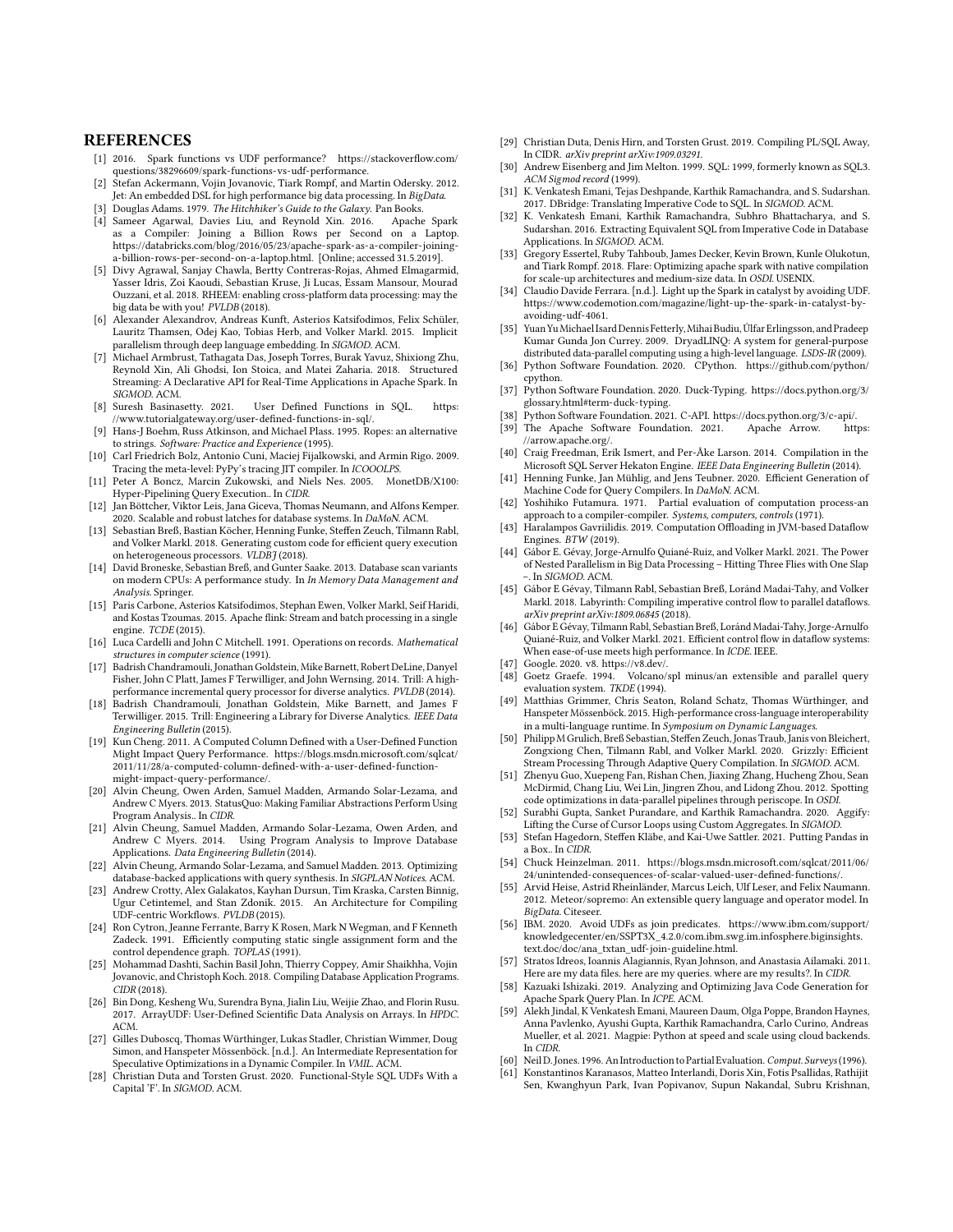Markus Weimer, et al. 2020. Extending relational query processing with ML inference. In CIDR.

- <span id="page-13-31"></span>[62] Manos Karpathiotakis, Ioannis Alagiannis, and Anastasia Ailamaki. 2016. Fast Queries over Heterogeneous Data through Engine Customization. PVLDB (2016).
- <span id="page-13-13"></span>[63] Timo Kersten, Viktor Leis, Alfons Kemper, Thomas Neumann, Andrew Pavlo, and Peter A. Boncz. 2018. Everything You Always Wanted to Know About Compiled and Vectorized Queries But Were Afraid to Ask. PVLDB (2018).
- <span id="page-13-54"></span>[64] Timo Kersten, Viktor Leis, and Thomas Neumann. 2021. Tidy Tuples and Flying Start: Fast Compilation and Fast Execution of Relational Queries in Umbra. VLDB J. (2021).
- <span id="page-13-53"></span>[65] Yannis Klonatos, Christoph Koch, Tiark Rompf, and Hassan Chafi. 2014. Building efficient query engines in a high-level language. In PVLDB. VLDB Endowment.
- <span id="page-13-55"></span>[66] André Kohn, Viktor Leis, and Thomas Neumann. 2018. Adaptive execution of compiled queries. In ICDE. IEEE.
- <span id="page-13-5"></span>[67] Hugo Kornelis. 2012. T-SQL User-Defined Functions: the good, the bad, and the ugly. [https://sqlserverfast.com/blog/hugo/2012/05/t-sql-user-defined]( https://sqlserverfast.com/blog/hugo/2012/05/t-sql-user-defined-functions-the-good-the-bad-and-the-ugly-part-1/)[functions-the-good-the-bad-and-the-ugly-part-1/.]( https://sqlserverfast.com/blog/hugo/2012/05/t-sql-user-defined-functions-the-good-the-bad-and-the-ugly-part-1/)
- <span id="page-13-46"></span>[68] Konstantinos Krikellas, Stratis D Viglas, and Marcelo Cintra. 2010. Generating code for holistic query evaluation. In ICDE. IEEE.
- <span id="page-13-58"></span>[69] Andreas Kunft, Asterios Katsifodimos, Sebastian Schelter, Sebastian Breß, Tilmann Rabl, and Volker Markl. 2019. An intermediate representation for optimizing machine learning pipelines. PVLDB (2019).
- <span id="page-13-11"></span>[70] Andreas Kunft, Lukas Stadler, Daniele Bonetta, Cosmin Basca, Jens Meiners, Sebastian Breß, Tilmann Rabl, Juan José Fumero, and Volker Markl. 2018. ScootR: Scaling R Dataframes on Dataflow Systems.. In SoCC. ACM.
- <span id="page-13-62"></span>[71] Siu Kwan Lam, Antoine Pitrou, and Stanley Seibert. 2015. Numba: A llvm-based python jit compiler. In Workshop on the LLVM Compiler Infrastructure in HPC. 1-6.
- <span id="page-13-7"></span>[72] Jacek Laskowski. 2021. UDFs are Blackbox-Don't Use Them Unless You've Got No Choice. [https://jaceklaskowski.gitbooks.io/mastering-spark-sql/spark-sql](https://jaceklaskowski.gitbooks.io/mastering-spark-sql/spark-sql-udfs-blackbox.html)[udfs-blackbox.html.](https://jaceklaskowski.gitbooks.io/mastering-spark-sql/spark-sql-udfs-blackbox.html)
- <span id="page-13-27"></span>[73] David Leopoldseder, Lukas Stadler, Manuel Rigger, Thomas Würthinger, and Hanspeter Mössenböck. 2018. A Cost Model for a Graph-based Intermediaterepresentation in a Dynamic Compiler. In VMIL.
- <span id="page-13-18"></span>[74] Sheng Liang. 1999. The Java native interface: programmer's guide and specification. Addison-Wesley Professional.
- <span id="page-13-16"></span>[75] Stefan Mandl, Oleksandr Kozachuk, and Jens Graupmann. 2017. Bring Your Language to Your Data with EXASOL. Datenbanksysteme für Business, Technologie und Web (BTW 2017) (2017).
- <span id="page-13-35"></span>[76] Wes McKinney et al. 2010. Data structures for statistical computing in python. In SCIPY.
- <span id="page-13-1"></span>[77] Xiangrui Meng, Joseph Bradley, Burak Yavuz, Evan Sparks, Shivaram Venkataraman, Davies Liu, Jeremy Freeman, DB Tsai, Manish Amde, Sean Owen, et al. 2016. Mllib: Machine learning in apache spark. The Journal of Machine Learning Research (2016).
- <span id="page-13-47"></span>[78] Prashanth Menon, Amadou Ngom, Lin Ma, Todd C. Mowry, and Andrew Pavlo. 2020. Permutable Compiled Queries: Dynamically Adapting Compiled Queries without Recompiling. PVLDB (2020).
- <span id="page-13-59"></span>[79] Christian Navasca, Cheng Cai, Khanh Nguyen, Brian Demsky, Shan Lu, Miryung Kim, and Guoqing Harry Xu. 2019. Gerenuk: Thin Computation over Big Native Data Using Speculative Program Transformation. In SOSP. ACM.
- <span id="page-13-19"></span>[80] Thomas Neumann. 2011. Efficiently compiling efficient query plans for modern hardware. PVLDB (2011).
- <span id="page-13-23"></span>[81] Thomas Neumann and Michael J Freitag. 2020. Umbra: A Disk-Based System with In-Memory Performance.. In CIDR.
- <span id="page-13-14"></span>[82] Thomas Neumann and Guido Moerkotte. 2009. Generating optimal DAGstructured query evaluation plans. Computer Science-Research and Development (2009).
- <span id="page-13-32"></span>[83] Bureau of Transportation Statistics. 2020. Reporting Carrier On-Time Performance. [https://www.transtats.bts.gov/Tables.asp?DB\\_ID=120.](https://www.transtats.bts.gov/Tables.asp?DB_ID=120) [Online; accessed 22.2.2021].
- <span id="page-13-0"></span>[84] Christopher Olston, Benjamin Reed, Utkarsh Srivastava, Ravi Kumar, and Andrew Tomkins. 2008. Pig latin: a not-so-foreign language for data processing. In SIGMOD. ACM.
- <span id="page-13-42"></span>[85] Oracle. 2020. Graal Native Image. [https://www.graalvm.org/reference](https://www.graalvm.org/reference-manual/native-image/)[manual/native-image/.](https://www.graalvm.org/reference-manual/native-image/)
- <span id="page-13-22"></span>[86] Oracle. 2020. Graal Python. [https://github.com/graalvm/graalpython.]( https://github.com/graalvm/graalpython)
- <span id="page-13-21"></span>[87] Oracle. 2020. GraalJS. [https://github.com/graalvm/graaljs.]( https://github.com/graalvm/graaljs)
- <span id="page-13-57"></span>[88] Brent Ozar. 2019. Froid: How SQL Server 2019 Will Fix the Scalar Functions Problem. [https://www.brentozar.com/archive/2018/01/froid-sql-server-vnext]( https://www.brentozar.com/archive/2018/01/froid-sql-server-vnext-might-fix-scalar-functions-problem/)[might-fix-scalar-functions-problem/.]( https://www.brentozar.com/archive/2018/01/froid-sql-server-vnext-might-fix-scalar-functions-problem/)
- <span id="page-13-28"></span>[89] Michael Paleczny, Christopher Vick, and Cliff Click. 2001. The java hotspot TM server compiler. In *JVM*. USENIX.
- <span id="page-13-37"></span>[90] Shoumik Palkar, James Thomas, Deepak Narayanan, Pratiksha Thaker, Rahul Palamuttam, Parimajan Negi, Anil Shanbhag, Malte Schwarzkopf, Holger Pirk, Saman Amarasinghe, et al. 2018. Evaluating end-to-end optimization for data analytics applications in weld. PVLDB 11, 9 (2018), 1002–1015.
- <span id="page-13-48"></span>[91] Shoumik Palkar, James J Thomas,Anil Shanbhag, DeepakNarayanan, Holger Pirk, Malte Schwarzkopf, Saman Amarasinghe, Matei Zaharia, and Stanford InfoLab.

<span id="page-13-24"></span>2017. Weld: A common runtime for high performance data analytics. In CIDR. [92] Paroski Paroski. 2016. Code generation: The inner sanctum of database

- performance. [http://highscalability.com/blog/2016/9/7/code-generation-the](http://highscalability. com/blog/2016/9/7/code-generation-the-inner-sanctum-ofdatabase-performance. html)[inner-sanctum-ofdatabase-performance.html.](http://highscalability. com/blog/2016/9/7/code-generation-the-inner-sanctum-ofdatabase-performance. html) [Online; accessed 31.5.2019].
- <span id="page-13-6"></span>[93] Glenn Paulley. [n.d.]. [http://glennpaulley.ca/database/2015/07/performance](http://glennpaulley.ca/database/2015/07/performance-overhead-of-sql-user-defined-functions/)[overhead-of-sql-user-defined-functions/.](http://glennpaulley.ca/database/2015/07/performance-overhead-of-sql-user-defined-functions/)
- <span id="page-13-61"></span>[94] Holger Pirk, Jana Giceva, and Peter R Pietzuch. 2019. Thriving in the No Man's Land between Compilers and Databases.. In CIDR.
- <span id="page-13-15"></span>[95] PostgreSQL. 2020. PostgreSQL. [https://www.postgresql.org/.]( https://www.postgresql.org/)
- <span id="page-13-33"></span>[96] Vignesh Prajapati. 2013. Big data analytics with R and Hadoop. Packt Publishing Ltd.
- <span id="page-13-8"></span>[97] Farooq Qaiser. 2018. UDFs vs. Map vs. Custom Spark-Native Functions. [https://medium.com/@Farox2q/udfs-vs-map-vs-custom-spark-native](https://medium.com/@Farox2q/udfs-vs-map-vs-custom-spark-native-functions-91ab2c154b44)[functions-91ab2c154b44.](https://medium.com/@Farox2q/udfs-vs-map-vs-custom-spark-native-functions-91ab2c154b44)
- <span id="page-13-12"></span>[98] Mark Raasveldt and Hannes Mühleisen. 2016. Vectorized UDFs in Column-Stores. In SSDBM. ACM.
- <span id="page-13-9"></span>[99] Karthik Ramachandra, Kwanghyun Park, K Venkatesh Emani, Alan Halverson, César Galindo-Legaria, and Conor Cunningham. 2017. Froid: optimization of imperative programs in a relational database. PVLDB.
- <span id="page-13-45"></span>[100] Jun Rao, Hamid Pirahesh, C Mohan, and Guy Lohman. 2006. Compiled query execution engine using JVM. In ICDE. IEEE.
- <span id="page-13-56"></span>[101] Astrid Rheinländer, Ulf Leser, and Goetz Graefe. 2017. Optimization of Complex Dataflows with User-Defined Functions. Comput. Surveys (2017).
- <span id="page-13-3"></span>[102] Viktor Rosenfeld, Rene Mueller, Pinar Tözün, and Fatma Özcan. 2017. Processing Java UDFs in a C++ Environment. In SoCC. ACM.
- <span id="page-13-29"></span>[103] Kenneth A. Ross. 2002. Conjunctive Selection Conditions in Main Memory. In SIGMOD. ACM.
- <span id="page-13-63"></span>[104] Filippo Schiavio, Daniele Bonetta, and Walter Binder. 2020. Towards Dynamic SQL Compilation in Apache Spark. In ‹Programming›. ACM, New York, NY, USA.
- <span id="page-13-60"></span>[105] Maximilian E. Schüle, Jakob Huber, Alfons Kemper, and Thomas Neumann. 2020. Freedom for the SQL-Lambda: Just-in-Time-Compiling User-Injected Functions in PostgreSQL. In SSDBM. ACM.
- <span id="page-13-44"></span>[106] Amir Shaikhha, Yannis Klonatos, Lionel Parreaux, Lewis Brown, Mohammad Dashti, and Christoph Koch. 2016. How to architect a query compiler. In SIGMOD.
- <span id="page-13-10"></span>[107] Varun Simhadri, Karthik Ramachandra, Arun Chaitanya, Ravindra Guravannavar, and S Sudarshan. 2014. Decorrelation of user defined function invocations in queries. In ICDE. IEEE, 532–543.
- <span id="page-13-39"></span>[108] Victor Stinner. 2019. Python performance Past, Present, Future. In EuroPython.
- <span id="page-13-2"></span>[109] Jincheng Sun and Markos Sfikas. 2021. PyFlink: The integration of Pandas into PyFlink. [https://flink.apache.org/2020/08/04/pyflink-pandas-udf-support]( https://flink.apache.org/2020/08/04/pyflink-pandas-udf-support-flink.html)flink html
- <span id="page-13-43"></span>[110] Ruby Y Tahboub, Grégory M Essertel, and Tiark Rompf. 2018. How to architect a query compiler, revisited. In SIGMOD.
- <span id="page-13-52"></span>[111] Ruby Y. Tahboub and Tiark Rompf. 2020. Architecting a Query Compiler for Spatial Workloads. In SIGMOD. ACM.
- <span id="page-13-38"></span>[112] PyPy Team. 2020. PyPy. [https://foss.heptapod.net/pypy/pypy.]( https://foss.heptapod.net/pypy/pypy)
- <span id="page-13-40"></span>[113] The HPy Team. 2021. HPy: a better API for Python. [https://github.com/](https://github.com/hpyproject/hpy) [hpyproject/hpy.](https://github.com/hpyproject/hpy)
- <span id="page-13-50"></span>[114] Georgios Theodorakis, Alexandros Koliousis, Peter Pietzuch, and Holger Pirk. 2020. LightSaber: Efficient Window Aggregation on Multi-Core Processors. In SIGMOD. ACM.
- <span id="page-13-41"></span>[115] Sami Vaarala. 2020. Duktape. [https://duktape.org/.](https://duktape.org/)
- <span id="page-13-34"></span>[116] Shivaram Venkataraman, Zongheng Yang, Davies Liu, Eric Liang, Hossein Falaki, Xiangrui Meng, Reynold Xin, Ali Ghodsi, Michael Franklin, Ion Stoica, et al. 2016. Sparkr: Scaling r programs with spark. In SIGMOD. ACM.
- <span id="page-13-30"></span>[117] Adrian Vogelsgesang, Michael Haubenschild, Jan Finis, Alfons Kemper, Viktor Leis, Tobias Muehlbauer, Thomas Neumann, and Manuel Then. 2018. Get real: How benchmarks fail to represent the real world. In DBTest.
- <span id="page-13-17"></span>[118] Skye Wanderman-Milne and Nong Li. 2014. Runtime Code Generation in Cloudera Impala. IEEE Data Engineering Bulletin (2014).
- <span id="page-13-49"></span>[119] Skye Wanderman-Milne and Nong Li. 2014. Runtime Code Generation in Cloudera Impala. IEEE Data Engineering Bulletin (2014).
- <span id="page-13-26"></span>[120] Henry S Warren. 2013. Hacker's delight. Pearson Education.
- <span id="page-13-20"></span>[121] Christian Wimmer and Thomas Würthinger. 2012. Truffle: A Self-Optimizing Runtime System. In SPLASH. ACM.
- <span id="page-13-25"></span>[122] Thomas Würthinger, Christian Wimmer, Christian Humer, Andreas Wöß, Lukas Stadler, Chris Seaton, Gilles Duboscq, Doug Simon, and Matthias Grimmer. 2017. Practical partial evaluation for high-performance dynamic language runtimes. In ACM SIGPLAN.
- <span id="page-13-4"></span>[123] Matei Zaharia, Mosharaf Chowdhury, Tathagata Das, Ankur Dave, Justin Ma, Murphy McCauley, Michael J Franklin, Scott Shenker, and Ion Stoica. 2012. Resilient distributed datasets: A fault-tolerant abstraction for in-memory cluster computing. In NSDI. USENIX.
- <span id="page-13-36"></span>[124] Matei Zaharia, Mosharaf Chowdhury, Michael J Franklin, Scott Shenker, Ion Stoica, et al. 2010. Spark: Cluster computing with working sets. HotCloud (2010).
- <span id="page-13-51"></span>[125] Steffen Zeuch, Ankit Chaudhary, Bonaventura Del Monte, Haralampos Gavriilidis, Dimitrios Giouroukis, Philipp M Grulich, Sebastian Breß, Jonas Traub, and Volker Markl. 2020. The NebulaStream Platform: Data and application